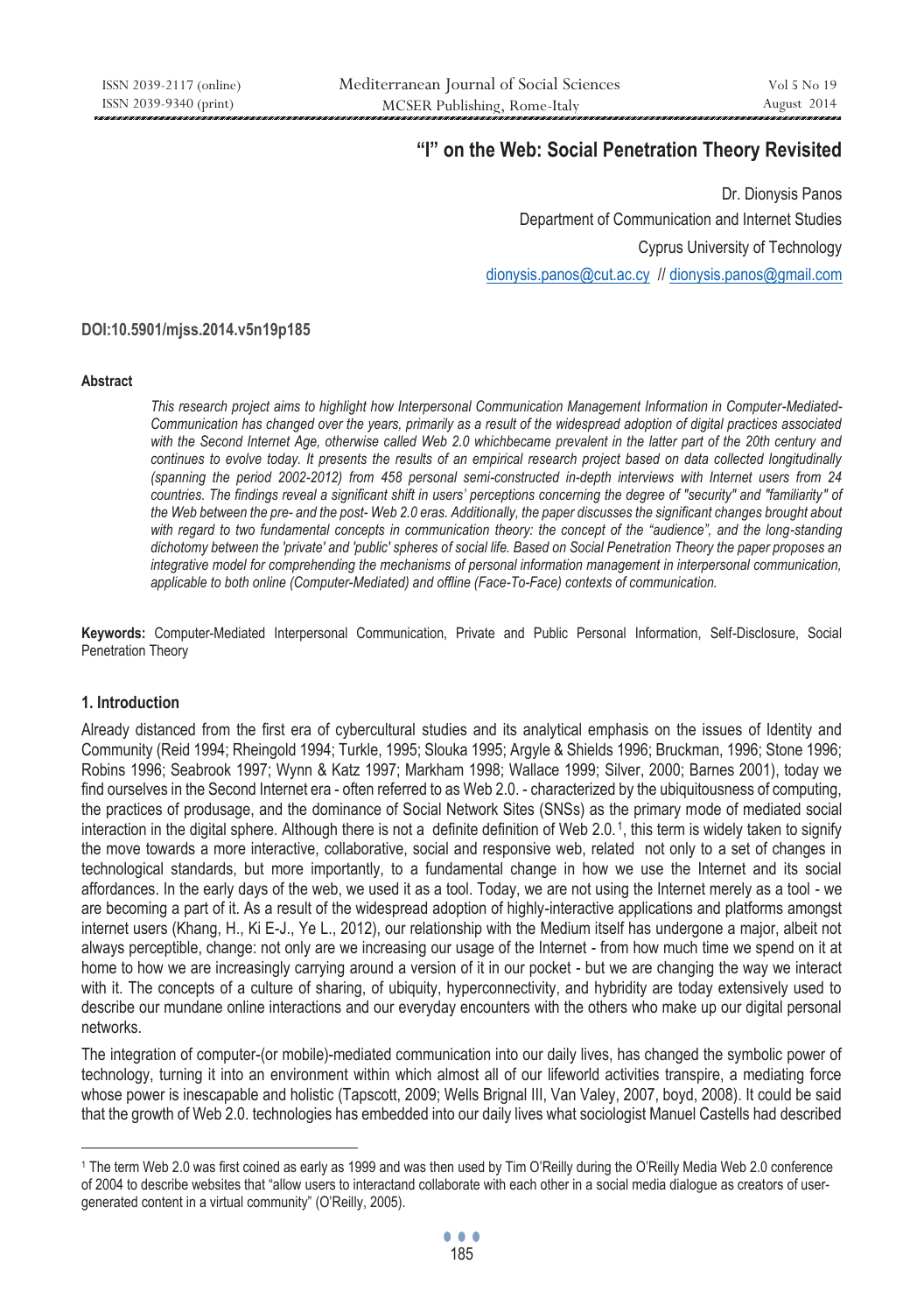| ISSN 2039-2117 (online) | Mediterranean Journal of Social Sciences | Vol 5 No 19 |
|-------------------------|------------------------------------------|-------------|
| ISSN 2039-9340 (print)  | MCSER Publishing, Rome-Italy             | August 2014 |

as the culture of "real virtuality", "the enclosing of dominant cultural manifestations in an interactive, electronic hypertext,which becomes the common frame of reference for symbolic processing from all sources andall messages" (Castells, 2000:694). This thrusting evolution of electronically-mediated communication has impacted greatly on all facets of our social and personal lives, including the nature of mediated interpersonal communication, which is the focus of this study.

While the greatest part of research output in the discipline of CMC seems to be focusing on the exploration of the mechanisms of communication in Social Media sites (Wang, et al., 2010; Zywica & Danowski, 2008) or towards the comparison between different SNSs in terms of their functional and structural features (Kuznekoff J.H., 2013; Shen, Brdiczka, Ruan, 2013), there is a marked absence of approaches that trace and revise how online interpersonal communication over the last decades, and more particularly between what could for analytical reasons be conceptualized as a divide between the pre-and the post-Web 2.0 era. This paper aims to cover this ground by presenting the major findings of a research project that was designed to trace how the attitudes, opinions and behaviours of Internet media users have changed along the transition from the Web 1.0 to the Web 2.0 period. Its dual objective is firstly, to unravel how the mechanics of online interpersonal communication have changed over the years, and secondly, to put forward a revisited model for the theoretical and empirical analysis of how personal information is negotiated and presented in interpersonal communication contexts. It is argued that this model, despite being based on findings from an online research project, is of a wider validity and could be applicable to both mediated and non-mediated contexts of interpersonal communication.

# **2. Background**

### **2.1. Personal Homepages and Communities**

The appropriation by individuals of the unique affordances provided by Internet-based tools and platforms for the construction of personal identity has been, since the early days of cyberculture, one of the most prolific areas of scholarly research. In the early 1990s, the Internet was touted as a new environment with unlimited potential for identity-management, "laboratory for identity" (Turkle, 1995), the implication being that computer users could play any social role they liked and transform themselves into fantasy selves, free of all physical and natural constraints (Wallace, 1999).

Sociologist's Erving Goffman's dramaturgical theory on self-presentation, impression-management and behavior in public places has been often used to throw light on online identity-construction processes, and continues to be today, in the Second Internet age, a highly influential and helpful interpretative framework for analyzing how identity is performed in digital settings. (Miller, 1995; Walker, 2000; Sherman, 2001; Miller & Arnold, 2001, (Ross, 2007; Chester & Bretherton, 2007; Utz, 2010; Pinch, 2010; Tan W.K, Teo H.H., 2011, Cunningham 2013). In the pre-Web 2.0 era, the presentation of the Self (in the sense of making public a personal narrative or description of the Self that answers to the question "who are you?"), was primarily expressed in Personal Homepages, which featured high on the research agenda of cybercultural researchers and digital media scholars (Döring, 2002; Dominick, 1999; Chandler, 1998; Chandler & Roberts-Young, 1998; Killoran, 2002; Cheung, 2000). In concert with the issue of identity, the topic of community equally captured the sociological imagination in the form of the then newly-emergent phenomenon of "virtual communities" popularized in the works of Howard Rheingold (1994), Smith & Kollock (1999), Van Dijk (1997), Preece (2000) and others, or related issues of "online collaborative action" (Donelan, Kear, Ramage, 2010) or the "politics of identity" expressed through "virtual ethnicities" and "digital diasporas" (Diamantaki, 2003; Burkhalter, 1999).

#### **2.2. Self-Presentation as a node of an interpersonal communication network**

Starting in the early '00s, the rapid diffusion of the highly interactive applications of Web 2.0 has provided users not only with the possibility of directly producing, sharing and exchanging multimedia content (textual, video, audio, etc) in a bottomup way (Bruns, 2006; Ochoa & Duval, 2008, Lastowka, 2007; Van Dijk, 2009; Leung 2009) – thus allowing them to adopt the role of producers in addition to the role of consumers of media content – but has somehow forced them to take a more active role in how they present themselves to others and how they appropriate this self-presentation as a means to connect and form linkages with distant others (Lastowka, 2007; Van Dijk, 2009; Leung 2009). What can be observed as we trace the evolution from the first to the second Internet era, is the gradual shift of focus from digital self-presentation as an end in itself (manifest in the Personal Homepages or in the common interests-based virtual communities), to presentation as a node of an interpersonal communication network, reflecting how our online personal are expressed through social media profiles and interactions. Digital media scholars boyd & Ellison (2008) argue that SNSs are a type of organizational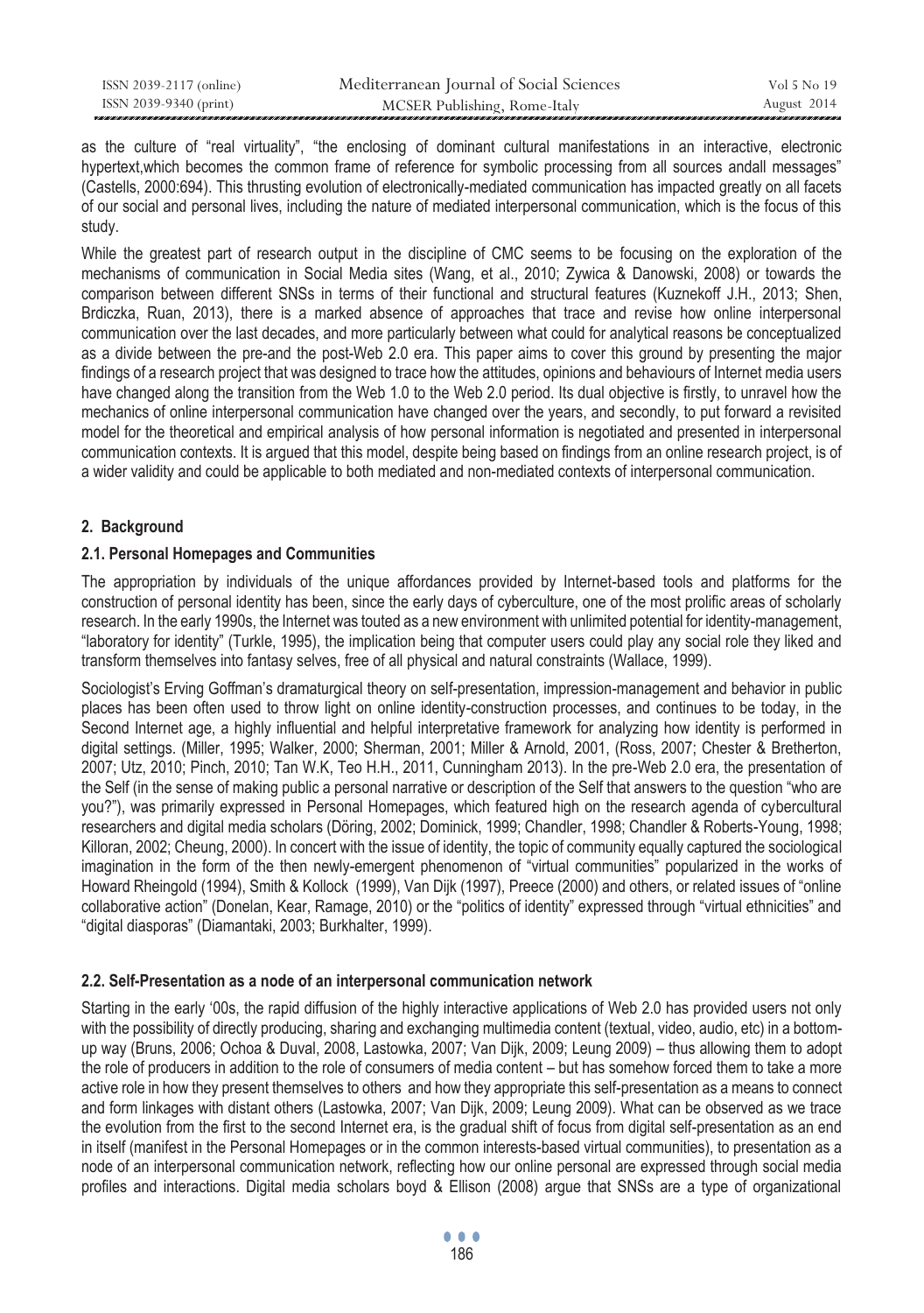| ISSN 2039-2117 (online) | Mediterranean Journal of Social Sciences | Vol 5 No 19 |
|-------------------------|------------------------------------------|-------------|
| ISSN 2039-9340 (print)  | MCSER Publishing, Rome-Italy             | August 2014 |

functional extension of virtual communities, citing Facebook as the prime example of a network that evolved from being a bounded, exclusive student network to a rapidly expanding network that spans the globe and encompasses an ever larger part of the demographic. However, by characterizing them as "ego-centered networks" – as opposed to the earlier thematically-organized virtual communities - they position them as an entirely new phenomenon (boyd & Elisson op.cit.; boyd, 2006), reflecting a growing personalization, self-referentiality and perhaps even solipsism in how communication is enacted in contemporary digital networks. While SNSs do not seem to be easily compatible with the qualitative features associated with "communities" such as boundedness or the existence of a shared public space visible to all members (Rheingold, 1994; 2012; Parks, 2011), they however are no less important given their staggering popularity and their increasing pervasiveness in all dimensions of lived experience and social interaction (boyd & Elisson op.cit.). Furthermore, networks are heralded as being the mode of social organization that best fits the logic of contemporary society, as in Barry Wellman's (1988) observation that social life is after all made up of networks not closed groups.

The explosive diffusion of SNSs, their ego-centered structure and the new communicational landscape that is now evolving before our eyes, quickly captured scholarly attention oriented towards various different dimensions of digital interaction. Wang, Moon et al (2009), for example, draw attention to the role of visual cues in friendship-formation between Facebook users and highlight the importance of attractiveness of profile photos. Gilpin (2011) has studied the role of Twitter in professional identity and image-construction. Page (2013) compared the narrative structures of YouTube, Twitter and Wikipedia. Paavilainen, Hamari et. al. (2013) have studied the perceptions about social network games, Daraghmi & Yuan (2014) have confirmed the six degrees of separation theory in Facebook, while Jin (2013) has examined the correlation between loneliness and use of Facebook, finding that while lonely people describe Facebook as an optimal medium for enriching their social lives, they however are left rather unsatisfied from its actual use.

### **2.3. Self disclosure**

 $\overline{a}$ 

In thinking how interpersonal communication unfolds online, the concept of Self-disclosure or as Jourard & Lasakow, (1958, p. 91) phrase it the ''process of making the self known to others", has a central role and deserves particular attention. Variables that are examined in studies of self-disclosure are the degree, the breadth, and the quality of the information that is being shared, but probably more important is the process of self-disclosure itself and the subjective meanings attached to it. From the onset of every communicative relationship, the interactants initiate a process of exchanging personal information, whether that is information consciously and strategically given to others or information given-off unintentionally through our verbal or non-verbal behaviours (Goffman, 1959). In effect, the exchange of personal information regulates interaction itself and helps participants negotiate their relationship and interpersonal behaviours (Goffman, 1959). Although the archetypical process of self-disclosure concerns dyadic relations (Laurenceau, Barrett, & Pietromonaco, 1998; Rubin et. al., 1980), the concept can also apply to groups (Galegher, Sproull & Kiesler, 1998) or relations with and within organizations (Joinson et. al., 2007).

The process of self-disclosure inherently entails a dimension of risk-taking. Any "request to communicate" extended towards Others, is at the same time a kind of "exposure" (Panos, 2007) as well as an act of taking a risk, given that a failed attempt to communicate may be interpreted as rejection, scorn or even ridicule and castigation. This probably explains why selfdisclosure levels are considerably higher amongst complete strangers (Rubin, 1975), since confiding in strangers rather than friends or acquaintances neutralize the impact of the negative consequences and the risks entailed in self-disclosure. This phenomenon is known in its typical, symbolic form as the "strangers in the train", or the "Strangers on the Internet" (Joinson et. al., 2007), phenomenon, implying the critical role that the factor of anonymity plays in this process. With regards to self-disclosure, studies have showed that the Internet's anonymity<sup>1</sup> and reduced cues might stimulate online self-disclosure because there is no fear of being ridiculed or rejected (Derlega, Metts, & Petronio, 1993; Pennebaker, 1989).

#### **2.4 FTF vs CMC Self-Disclosure and Social Penetration Theory**

<sup>1</sup> Anonymity has been a key research area since the earlier stages of cyberstudies (Turkle, 1995; Barnes 2001; Bruckman 1996; Reid, 1996; Markham, 1998, McKenna & Bargh, 2000), approached as one of the novel features of CMC, holding both promises and perils for the authenticity of human interaction and self-presentation. The condition of anonymity was construed as having either a liberating effect, in providing individuals with previously unthought of possibilities for unrestrained self-expression (Kiesler, Siegel, & McGuire, 1984; Kiesler & Sproull, 1992; Βaym, 1998), or a detrimental effect, leading to deindividuation, disinhibition, and even overt hostility due to the reduction in contextualization and social cues available in CMC (e.g. Postmes, Spears and Lea, 1998).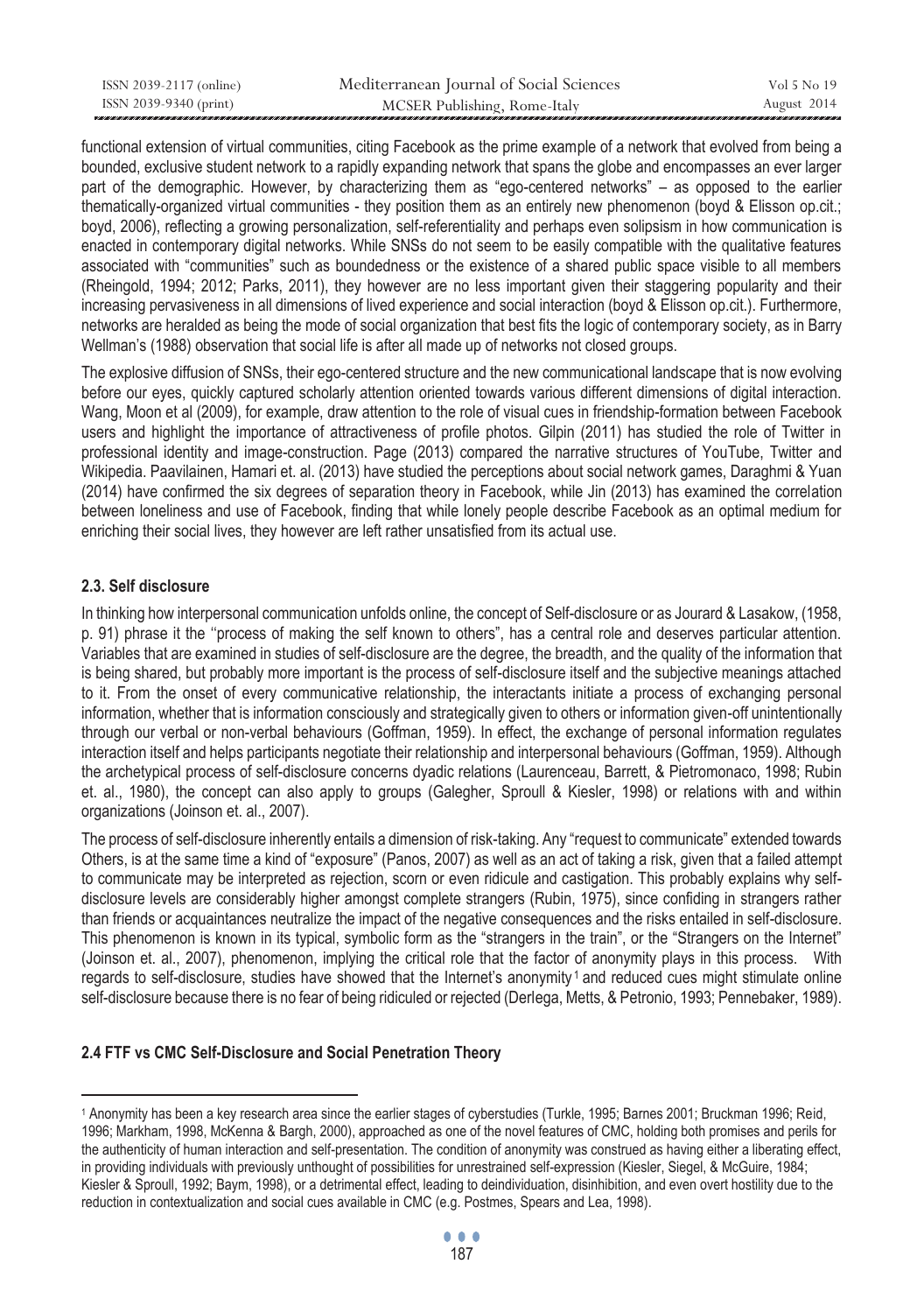| ISSN 2039-2117 (online) | Mediterranean Journal of Social Sciences | Vol 5 No 19 |
|-------------------------|------------------------------------------|-------------|
| ISSN 2039-9340 (print)  | MCSER Publishing, Rome-Italy             | August 2014 |

Maybe one of the most debatable research issues of the last two decades in the field of Interpersonal Communication has been whether the process of self-disclosure is more widely practiced in online than in offline contexts of communication. Several theories have been articulated around this question, the most emblematic of which is Walther's Hyperspersonal Model of Interpersonal Communication (1996). In their investigation into the phenomenon of online self-disclosure, Nguyen, Bin & Campbell (2012) are examining comparatively five of those major theories: (a) the social identity model of deindividuation (SIDE model), (b) the hyperpersonal CMC theory, (c) the reduced cues theory (RCT), (d) the social information processing theory (SIP theory), and (e) the media richness theory (MRT). The researchers reach the conclusion that in effect empirical findings do not seem to support the predominance of one single theory over the others, while at the same time what is manifest is that they overlap to a great extent. As they point out "as it stands, no one theory is correct. In fact, in their own way, each of the five CMC theories presented here are right" (Nguyen, Bin & Campbell, op. cit. p. 109). This is why they suggest seeking for an "overarching communication theory where communication, mediated or not, is the exchange of information. This theory would account for the role of technology in a way that enables it to be a unified theory of communication rather than theories proposed to explain interactions in either online or offline environment" (op. cit. p. 108).

A single "overarching communication theory" would be useful at least for overcoming the rather pointless analytical distinction between self-disclosure in FTF and self-disclosure in CMC,. So far, basic CMC theories concerning selfdisclosure have been based on the traditional theories concerning FTF communication, the most pertinent of which is Social Penetration Theory. The Social Penetration Theory, a communication and psychology theory credited to psychologists Irwin Altman and Dalmas Taylor (1973), constitutes one of the key theoretical frameworks in the field of Intepersonal Communication and has been applied to contexts as varied as marital and family relations (Honeycutt M. & Godwin D., 1986), business ethics (Baack, Fogliasso & Harris, 2000) and management (Baack, 1991). Social Penetration Theory approaches relationship-formation as a dynamic process according to which relationships develop through stages from the most superficial and public to the more intimate and personal. As relationships develop, they penetrate deeper and deeper into private and personal matters, slowing penetrating the communicators' public persona to reach their core personality or sense of self. Persons allow other people to penetrate their public self when they disclose personal information, this making self-disclosure the "vehicle" for transitioning from one relational level to the other. Three basic assumptions entailed in Social Penetration Theory are worth noting:

Firstly, the evolution of a relationship through the different stages does not happen automatically, rather it is the result of individuals acting in a costs and rewards rationale. In other words, the decision to disclose is based on the preceived rewards the person will gain if he or she discloses information. If a person perceives that the cost of disclosing information is greater than the rewards for disclosing information then no information will be disclosed. The larger the reward - cost ratio the more disclosure takes place. It is also the case that more disclosure takes place at the outset of the relationship than at any other stage. Based on such an evaluation of potential costs and rewards, self-disclosure appears to have the characteristics of mutuality and symmetry (balance), while it also tends to increase as the relation evolves (Altman & Taylor, 1973). It is worth noting that this process of evaluation between costs and rewards while rational and calculative, is not always conscious one. Secondly, the process of self-disclosure is grounded not only in verbal and non-verbal communicative elements, but in every possible environmental factor that may impact on the evolution of the relationship (like time, space and other objective conditions of the environment). Furthermore, self-disclosure is a multidimensional concept that refers simultaneously to the cognitive, emotional and behavioral levels (McCarthy, 2009). Third, self-disclosure has an unmistakably voluntary character and is therefore clearly distinguishable from other related processes, such as selfdescription, which is more public than private (McCarthy, op.cit.), or confession, which entails an element of coercion or revelation as fundamentally non-voluntary processes (Pearce & Sharp, 1973).

What must be noted is that Altman and Taylor (1973) introduced Social Penetration Theory in relation to one-to-one and face-to-face contexts of communication. On a first look, this classical model does not seem to fit well with CMC and the one-to-many mode of communicating in SNSs (Nguyen, Bin & Campbell, 2012). However, on a second level, the online environment and CMC are in fact weaking such distinctions as different modes of interaction (one-to-one, one-to-many) are getting more difficult to distinguish and are happening simultaneously on SNSs. It is of no surprise then that many researchers of human interaction on SNSs have given self-disclosure a central position, thus accepting the position that the process of self-disclosure can be transferred to SNS contexts (McCarthy, 2009; Schouten, 2007; Vitak, 2012; Park, Jin & Jin, 2011; Nosko, Wood & Molema, 2010; Palmieri et. al., 2012). In any case, the Social Penetration theoretical framework seems to offer a solid background, not only for an empirical investigation of how Interpersonal Communication and selfdisclosure manifest themselves online, but also, beyond this, a vantage point for formulating a new, integrated theoretical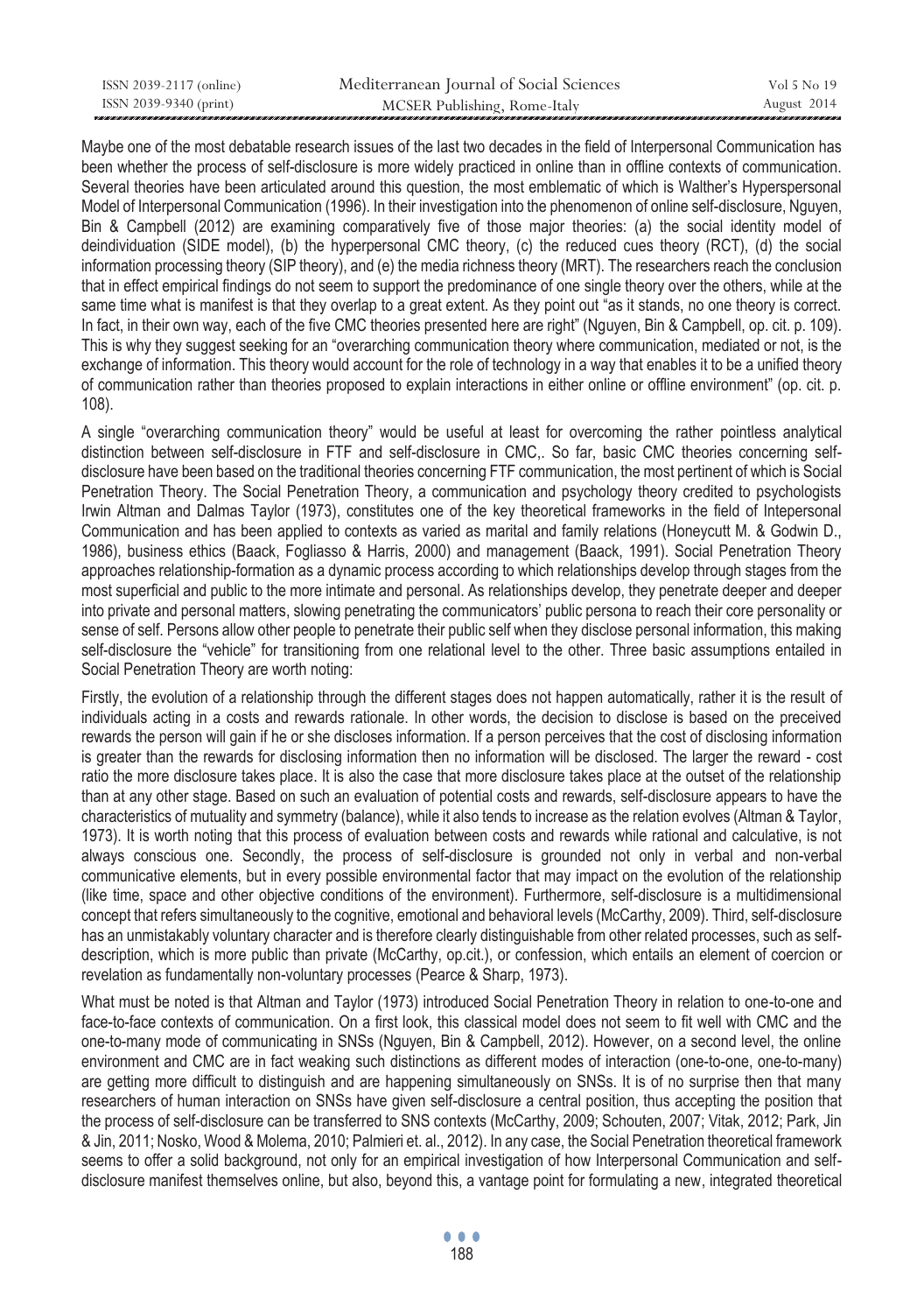model of Interpersonal Communication which transcends the online-offline dichotomy, as Nguyen, Bin & Campbell have proposed (2012).

### **3. Research Study**

### **3.1. Research Outline and Purpose**

The research project, the findings of which are presented in this paper, was a longitudinal cyberethnography that "followed" the evolution of self-presentation and technology-led social interaction over a ten-year period (2002-2012). The initial research project covered the period from 2002 to 2005 and its aim was to to explore the processes of online selfpresentation and personal identity-construction through Personal Homepages. During the final stages of this first research period in 2005, the research hypotheses and protocol had to be slightly modified and readjusted to be compatible with the Web 2.0 landscape which was emerging at the time and the newer prevalent trends of social networking, produsage, and the observed shifts in the traditional rules governing social conduct along the public-private divide. The second research period covered the years from 2005 to 2012 and focused on exploring how identity is performed and negotiated primarily on the most popular SNSs (MySpace, Facebook) where Internet-based online interpersonal interaction was predominantly taking place.

The overall aim of this extended research study was to carry out a comparative investigation of how the attitudes, perceptions and behaviors of CMC users have changed from the pre- to the post-Web 2.0 era. The research process was completed in 2012 having "followed" the introduction, growth and increasing predominance of social media and social networking platforms as the main mode of human interaction online. Research findings from the early period (2002-2005) were used as primary material based on the hypotheses of the overall research project, without taking into consideration their analysis as regards the research questions of the initial project. Findings from the the two different research periods (2002-2005 and 2005-2012) were combined and co-examined during the stage of data analysis for the purpose of comparative analysis and triangulation.

# **3.2. Research hypotheses**

Undoubtedly, in the current cultural condition in which SNSs are the dominant environment for CMC, certain themes and questions that were central during the pre-Web 2.0 period have either changed or lost their significance. One notable change is the shift from anonymity to nonymity in how Internet users interact online. The previously disembodied communication that characterized the first interpersonal forms of online communication (whether in chat, forums, or multidungeon games) has now been superseded as we have moved into an era of nonymity (the opposite of anonymity) and "real names" policies adopted by major internet players, such as Facebook, LinkedIn or Google. While traditional anonymous online settings enabled people to leave behind their job, gender, marriage, age, and so on, the norm in most internet-based environments of sociability today is that of participating with your real, offline identity and making that identify immediately visible to others. In other words, the online identity should outwardly map correctly on to body, gender, location and so on, precisely because it is anchored in relationships that exist in the physical world and thus maintain a variety of socialties. In the nonymous setting of Facebook people are enticed to take all that information that relates to their offline identities and offline connections with them, or as Time Magazine (2010) phrased it: "Facebook makes cyberspace more like the real world: dull but civilized. The masked-ball period of the Internet is ending". This is not to say that in the pre-Web 2.0 period the need for "real identities" and authenticity was non-existent. Personal Homepages were after all an attempt and a means to create spaces where real people's individual identities could be expressed and gain credibility in the eyes of others (Dominick., 1999; Panos, 2007).

Taking such shifts into consideration, the overall research question underlining this project is how the functional logic, creative affordances and narrative structures of Web 2.0 have impacted on users' overall perceptions towards CMC and the Social Web in general. More precisely, three research hypotheses can be formulated:

R. H.1. Internet users' perceptions concerning CMC have considerably changed over the last years, principally as a result of the different affordances (creative, expressive, narrative and technical) provided by Web 2.0 standards and SNSs.

R.H.2. There has been a significant shift in how CMC users perceive of their role both as content-producers and as communicators with other users between the pre- and post-Web 2.0 era.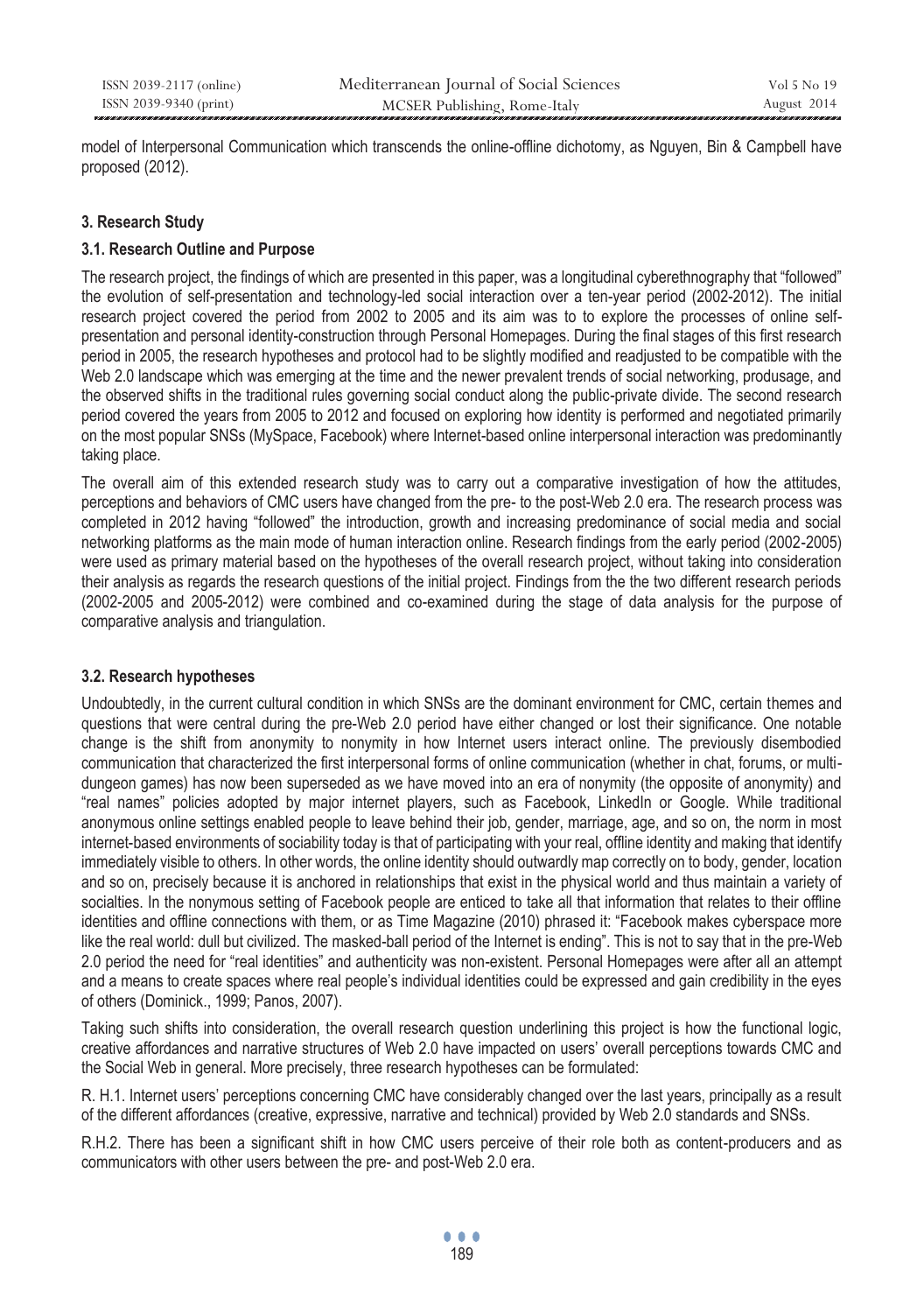| ISSN 2039-2117 (online) | Mediterranean Journal of Social Sciences | Vol 5 No 19 |
|-------------------------|------------------------------------------|-------------|
| ISSN 2039-9340 (print)  | MCSER Publishing, Rome-Italy             | August 2014 |

R.H.3. There has been a fundamental change in how users negotiate the public-private divide in relation to personal information management in CMC.

The three research hypotheses are based on the fundamental assumption that the complete mediation of our lifeworld by digital technologies is not so much a technological, but a social development with ramifications that impact on multiple facets of our personal and public lives (Katz & Rice, 2002; Castells, 2001). The advent of Web 2.0 applications and their rapid adoption by an increasingly large and varied part of the global demographic have ushered in the era of the Social Web and have turned the network of networks, that is the Internet, into a persistent structure of our social lives, especially for the generation of the millenials or the so-called "digital natives" - a term that has been used to describe people born during or after the 2000s who have grown up with digital technologies and are therefore highly familiar and comfortable using them in their daily activities (Prensky, 2001; boyd, 2014). Under these conditions, our perceptions of what the Internet is and what Internet users can do has changed considerably.

In their everyday interactions in social networks and platforms of online information-sharing and community, individuals enact many of the archetypical rituals of interpersonal communication, as they are described in for example Erving Goffman's microsociology, arguably the most thorough and insightful theoretical framework for understanding the fundamentals of interpersonal communication. In the goffmanesque universe, the presentation, performance and management of the Self is a key pillar of interpersonal communication, no matter what the communication context is. Also, despite the fact that self-presentation and self-disclosure are distinct terms in reality they coalesce to a large degree, both being part of the ''process of making the self known to others" (Jourard & Lasakow, 1958, p. 91). The voluntary process of self-disclosure can be encapsulated in the answers provided to the following critical questions: "Who are you?" and "How do others see me?" (Hall & Pennington, 2013) or "Who am I?" and "What matters to me?" (Livingstone, 2008). These processes underline the web of interpersonal associations that are formed online and much of the construction work concerning our digital identities.

Evidently, the issues concerning self-presentation, and more specific questions like whether self-disclosure concerns oneto-one or one-to-many relationality (Nguyen, Bin & Campbell, 2012, p. 104), are directly related to the traditional notions of the Private and the Public and how the boundaries between them are being redefined in mediated communication (West., Lewis & Currie, 2009; Lange, 2007; Panos, 2007 p.32). Web 2.0 marks a fundamental change in how we conceptualize and negotiate the Private and the Public divide, a divide that has traditionally regulated how our social lives are organized but is today increasingly loosing its relevance and significance.

#### **3.2. Research methodology**

In order to explore and answer the above-mentioned questions, a longitudinal, cyberethnographic qualitative research study was implemented, based on semi-constructed in depth personal interviews with Internet users, conducted online, in both synchronous and asynchronous mode. Document analysis, systematic observation and diaries were used as additional data collection methods. Obviously, the objective of exploring and recording the mechanism through which SNS users "declare" their presence online, circulate self-related information and initiate an interaction with others requires an in-depth and long-term perspective, rather than a momentary depiction of the moment (Lindlof, 1995, Marshall & Rossman, 1999). The complex web of interactions between internet users and their social environment, and most importantly the emic perspective, that is the views of the people involved in the research and their perceptions, meanings and interpretations, can be more fully captured through an approach that is sensitive to subjective meanings and contextualized realities. For this project, the choice of the qualitative form of social inquiry, and ethnography as a key qualitative methodology within the interpretivist paradigm, was evaluated as the most appropriate for the discovery of central themes and for learning from participants in a setting or a process the way they experience it, the meaning they put on it, and how they interpret what they experience. A grounded, ethnographic methodology allows for discovery and does justice to the perceptions and the complexity of the individuals' emic interpretations. Within this approach, richer and more sophisticated data can be collected through the use of online semi-constructed in-depth personal interviews (Baker, 1994; Walsh, 2004; Byrne, 2004).

During the first period of the research project (2002-2005), the sample of participants included Personal Homepage Owners. Such individuals were chosen randomly, after being identified as registered users in four specific Personal Home Page Directories (DMOZ, Soul of the Web, Yahoo, Google). A pilot research conducted prior to the main research with a limited number of users allowed for selection of participants according to three criteria:. a) Overall content of the Home Page can be qualified as "personal" (individual project and not family or group/team Home Page), b) Home Page should contain a "narrative" of the Self (at any kind or form) and c) Its main content language should be English, French, Spanish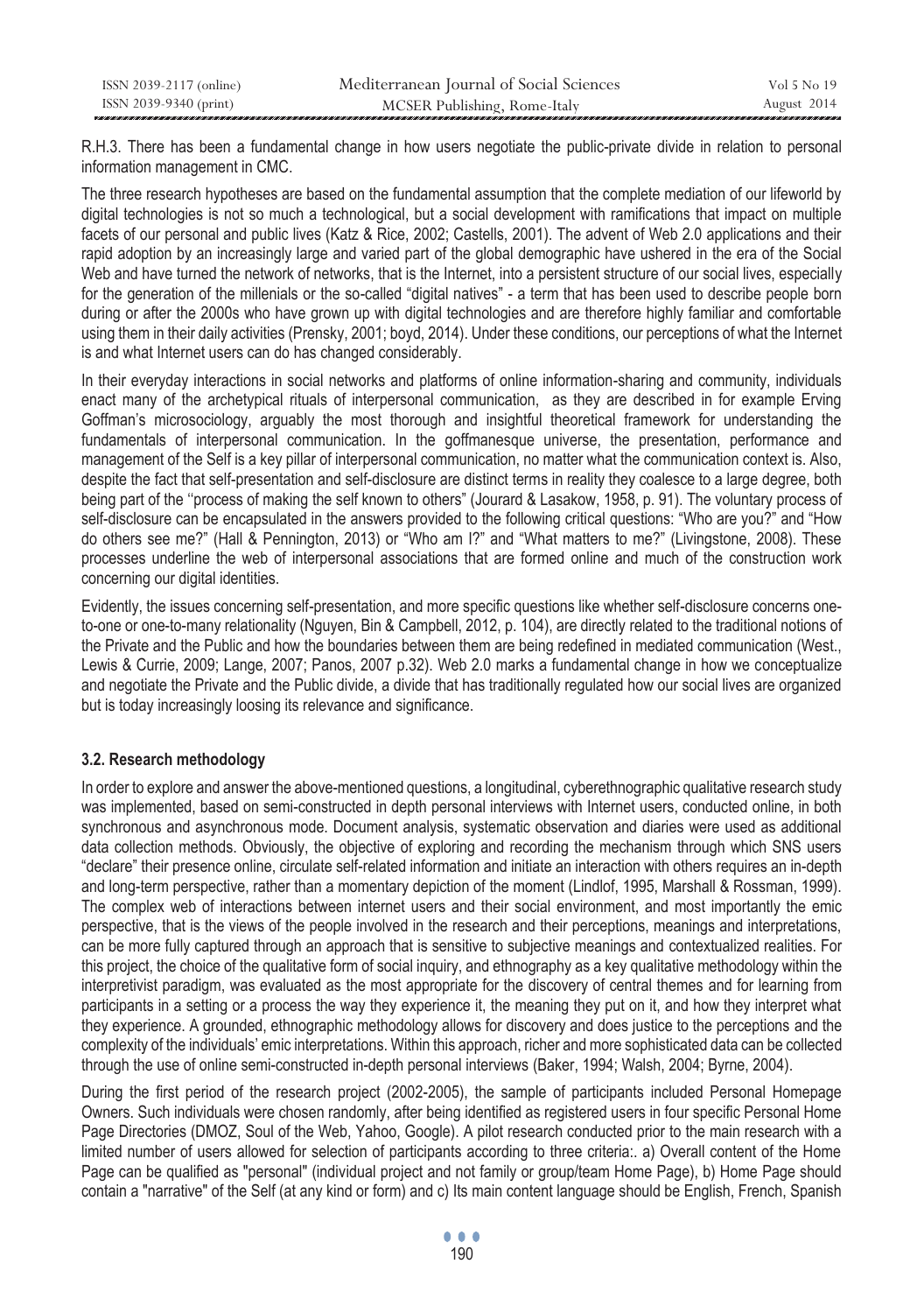| ISSN 2039-2117 (online) | Mediterranean Journal of Social Sciences | Vol 5 No 19 |
|-------------------------|------------------------------------------|-------------|
| ISSN 2039-9340 (print)  | MCSER Publishing, Rome-Italy             | August 2014 |

or Greek. In order to meet the above criteria, four types of Personal Homepages were excluded: a) Personal Homepages that revolved around specific themes hobbies, b) Fan Personal Homepages, c) Commercial Personal Homepages and d) Underage Personal Homepages (according to self-reported age by homepage owners themselves).

During the second period of research (2006-2012), participants were again contacted through personal invitation either on their personal blogs, or their SNS (MySpace and Facebook) profiles. The invitees were informed about the research procedure and were asked to provide their consent in order to partifcipate through the various stages of the research project. In both research periods and in order to facilitate the process of finding potential participants, a special website was created with the tile "I on the Web", which included full details concerning the research project, its objectives and its procedures. On the website there was also an electronic consent form which potential participants could complete and directly send to the researcher. The particular form of communication proved to be very useful especially during the first research period, albeit less so in the second period when SNSs allowed for direct communication and a higher level of oneto-one interactivity. English was the main language for the implementation of personal interviews. A number of interviews were carried out in Greek (72), in French (3) and in Spanish (7).

Concearning the data collection, 187 of the interviews were conducted asynchronously, through e-mail exchanges. On average, the full cycle of each asynchronous interview was completed through 10 email message exchanges from both sides. Remaining 298 interviews were conducted synchronously, real-time chat programs were used, primarily ICQ, MSN and a small number of IRC channels during the first period and Google Talk and Facebook Chat during the second research period. In both research periods, the research interview guide remained the same, following the same themes and questions with only slight modifications adjusted to changes in the general CMC environment from the pre-Web 2.0 to post-Web 2.0 era (for example codes for SNS usage, profile photo selection, and friending practices were added in the second research period).

Interviews were transcribed and consequently analyzed by using the technique of Discourse Analysis. Analytic categories were developed through identifying themes and features that recurred in the transcripts, moving from open coding to axial coding and then to selective coding through concept-mapping and abstraction (Kinchin, Streatfield, Hay, 2010; Wheeldon & Faubert, 2009; Jackson & Trochim, 2002). After the concept-mapping was completed, seven (7) major thematic codes emerged and formed the backbone of the subsequent analysis. A random selection of 15% of the total research interviews (actual number = 69), was examined by a second researcher, which resulted in the acceptance of five (5) out of the seven (7) common thematic codes (agreement rate: 71, 4%).

# **3.3. Research Data and Analysis**

During the total duration of the research study, 2754 invitations were sent to potential research participants. There were 1922 refusals or non-answers to the initial invitation. 832 individuals contacted the researcher asking for additional information, clarifications or explanations. 485 interviews were evaluated as valid for data collection (including those who advanced up to a point but were discontinued for various reasons, a problem that emerged entirely during the first research period). A total of 316 interviews were fully completed in both research periods. The response rate calculated based on the number of extended invitations in correlation with the fully-completed valid interviews was 16, 6%.

Out of the total 458 interviews, 147 were conducted during the first research period (2002-2005) and 311 were conducted during the second period (2006-2012). Constant communication throughout both periods was maintained with a small number of participants (12). Of the total participants 289 were male and 169 were female. It is worth noting that while males were more or less equally distributed between the two research periods, female participants were unevenly distributed with the majority of them taking part in the second research period. Μean age of research participants was 28.8 (according to self-reported age).

The data that was gathered through document analysis and systematic observation were analyzed and triangulated with data drawn from the individual interviews (Baym N, 2010). All social clues about the participants were taken through selfreport by participants themselves. According to their personal statements, participants were located in 24 countries (Greece 58; Cyprus 14; USA 96; UK 76; Canada 34; Belgium 5; France 4; Germany 14; Sweden 9; Thailand 2; Singapore 1; Australia 29; Russia 16; Romania 1; Egypt 7; Turkey 9; Portugal 5; Zimbabwe 1; India 23; Brazil 7; Italy 10; Japan 18; Spain 8; Finland 7), while 4 participants of the first period (Home Page Owners) refused to reveal their country of origin or location (and their web presence did not include clear cues linking to any one particular country).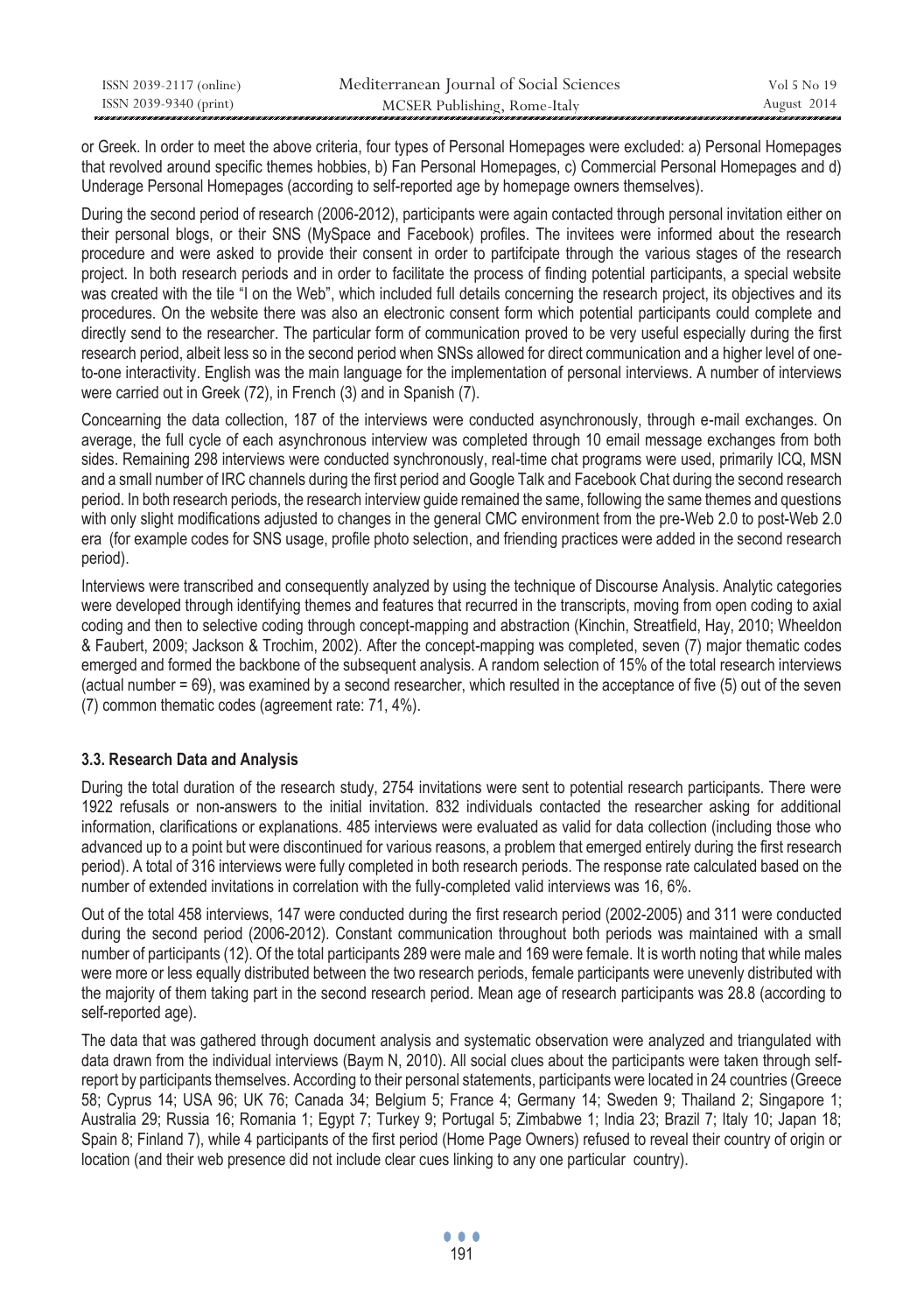| ISSN 2039-2117 (online) | Mediterranean Journal of Social Sciences | Vol 5 No 19 |
|-------------------------|------------------------------------------|-------------|
| ISSN 2039-9340 (print)  | MCSER Publishing, Rome-Italy             | August 2014 |

As regards the methodological design, it is also worth noting that the data that emanated from asynchronous interviews was much thicker and richer than the data that was drawn from the asynchronous ones, a finding that corroborates the already empirically-grounded view that the asynchronous mode provides users with the more time, flexibility and comfort resulting in more carefully-crafted and sophisticated responses and messages (Meho, 2005; Kazmer & Xie, 2008). The asynchronous mode also removes much of the pressure of direct feedback expected in real-time conversation and is thus more favorable to the emergence of a trusting relationship between interviewer and interviewee (Mann & Stewart, 2000). The largest number of non-responses or rejections in both research periods (62%, total number=1191) came from individuals who appeared to have a female identity in their Personal Homepages and their SNS profiles.

#### **3.3.1. Emerged Thematic Codes**

#### **The seven (7) key coded Themes that emerged from the data analysis process were the following:**

#### **3.3.1.1 Motives and expectations**

The first Theme concerns the primary motives behind a user's decision to create a personal presence on the Web and the expectations associated with this decision. As far as the first research period is concerned, two observations can be made: first, being a Personal Homepage Owner is considered to be a "personal achievement" due to the "courage", initiative, willingness and effort entailed in setting up and maintaining a personal website. Second, in the first, pre-Web 2.0 era and in relation to Personal Homepages in particular, expectations of human interaction and interpersonal communication with Others were rather low. Research findings also indicate that during the same first period (pro-Web 2.0) specific elements of FTF Interpersonal Communication culture were replicated and reproduced online. Web presence in the Personal Homepage format experienced as a "bounded personal space", in goffmanesque terms a back-stage region or a "territory of the Self" (Goffman, 1971), a preserve that needs to be controlled by the social individual. Concomitantly, it was found that users had a heightened awareness of the issues of personal data and privacy, which were frequently considered as treasures to be vehemently protected from the intrusion of outsiders. Suspicion, mistrust and fear of "intrusion" were frequently-reported emotions, while the Web was often signified as 'an unsafe place' where one should always be on the alert - paradoxically all this while a personal web presence had already been created with the explicit or implicit aim of communicating oneself to the outside world.

On the contrary, data drawn from the second research period (post-Web 2.0) reveal an almost staggering shift from the previously pervasive feelings of unsafety and risk towards equally pervasive and entrenched feelings of nativeness, familiarity and safeness in the online world.. The role that SNSs have played in this perceptual shift cannot be underestimated. Establishing a personal presence on SNSs is no longer considered to be a personal achievement, but a normed and mainstream way of confirming your social existence, your professional and personal identity and your belonging in a nexus of interpersonal relations with others. Today, maintaining a web presence, primarily in the form of social media profiles, is a mundane activity of the contemporary quotidian, a commonplace and ordinary creation, and one that is more "extrovert" than "introvert" given that it emerges as self-presentation addressing a more defined and visible audience, a presence to be continually shared, tagged, updated, linked and paralleled with the stories and personal declarations of the others who make up one's network. Therefore, largely due to the structurally different logic of SNSs, both the motives behind creating a web presence and the expectations attached to it differ considerably between the preand the post-Web 2.0 periods.

P.17 (2003): "No, I wouldn't say that I feel absolutely secure and comfortable when I'm online…I'm always watching my back for dangers"

P. 442 (2010): "Of course I feel safety on the Net, why shouldn't I? We are all doing more or less the same things in there. To be true, I feel safer there than walking on my neighborhood …"

#### **3.3.1.2 Personal Narratives**

The second Theme that emerged from data analysis has to do with personal narratives and how they are being negotiated and constructed online. It is evident from the comparative examination of the technical features of the Personal Homepages of the pre-Web 2.0 era that in order to have a personal web presence the user should spend some considerable time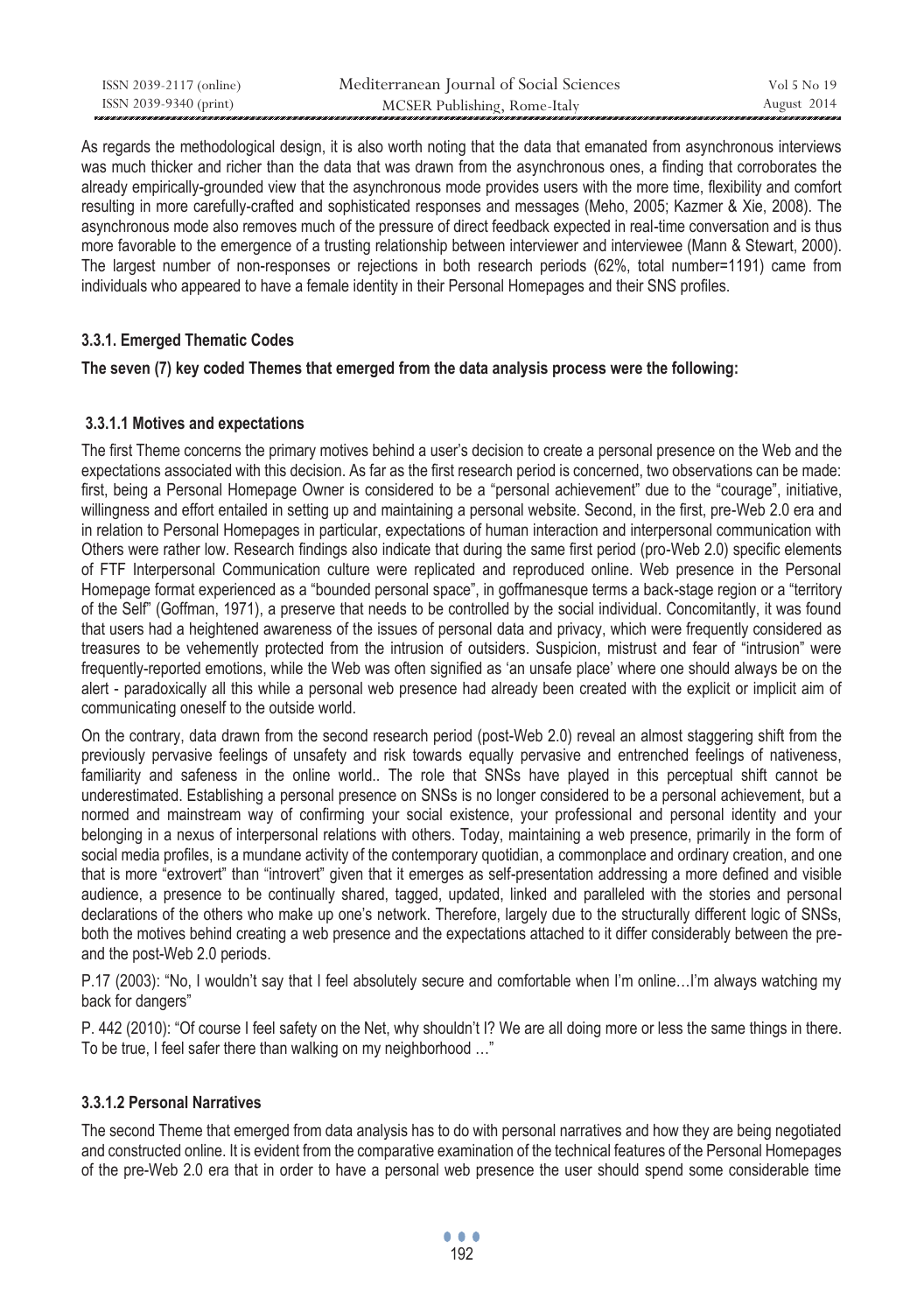| ISSN 2039-2117 (online) | Mediterranean Journal of Social Sciences | Vol 5 No 19 |
|-------------------------|------------------------------------------|-------------|
| ISSN 2039-9340 (print)  | MCSER Publishing, Rome-Italy             | August 2014 |

acquiring and practicing new media literacy and development skills. In relation to the previous element of personal achievement, Personal Homepages involved a process of creative construction on the part of their owners.

However, even after the advent of Web 2.0. applications and SNSs, certain SNSs – MySpace being the most characteristic – allowed a different creative intervention of the profile page owner. In any case, the creation of a profile in a SNS is a process that is accessible to the average user and one that does not require sophisticated or specialized technical knowledge. Basic Web 2.0 applications changed dramatically the nature of the Internet itself, transforming it from a medium "for the few" into a mass medium "for anyone", whatever the positive or negative consequences of this development. This is the idea behind the discourse about a more "responsive" and "adapted" or "personalized" Web that is characteristic of the Second Internet age. The Web 2.0 ideas of produsage, collaborative creation and social networkinga, in a nutshell the ideas of bringing the power of people into the Internet wouldn't be possible without an appropriate technology to support it. For the collective knowledge of people to be harnessed, and for social networking to be adopted, software platforms must be easy enough to use by the average, non tech-savvy user.

P.432 (2009): "In the early '00s it wasn't a game at all. You should spend a lot of time 'till you succeeded in having your own page. If you didn't know how to do it, you had to learn it"

P.450 (2011): "Everybody is on social media today – and I really mean it …everybody: from tech-trolls to my grandmother. Literally"

### **3.3.1.3 Selection of self-centered elements**

The third Theme concerns how the individual user selects, manages and presents the constitutive elements of the Web personal presence. To start with, it must be noted that any form of web presence requires at least a minimum of constitutive elements that need to be put together by the acting individual so that a more or less consistent and attractive identity is constructed and projected in the public space. In the pre-Web 2.0 era much more was required by the user, and the resulting personal homepages were much more idiosynchatic and individualized, from a content and aesthetics perspective, compared to let's say current Facebook or LinkedIn profiles. However, even in the most strictly structured and uniform SNSs or blogs (based or default, pre-defined read-and-write platforms) there is still ample room for curating the Self and for the creative appropriation (and remix) of communicative and technical elements that will make up one's profile, including the fully-integrated multimedia possibilities (text, image, video, etc) of current social media platforms.

What can also be observed is a significant shift in the rationale behind the selection of what elements to integrate in one's profile. From the carefully-selected and often meticulously-constructed web presence of Personal Homepages, we have moved to a situation where web presence has become a permanently and easily available affordance, a taken-for-granted practice of practically every digital media user, and one that is seamlessly integrated into our daily, always-on, perpetually connected and increasingly mobile lives. Social media practices have literally woven the Internet into our everyday lifeworld milieu, forever merging the previously distinct realms of the online and the offline, or the mediated and the non-mediated. This observation is corroborated by the data drawn comparatively from the first period data which revealed a feeling of distanciation from web presence and a hybrid understanding of our everyday information-and communication practices as online-and-offline at the same time.

P.3 (2002): "Of course I'm not going to put out there the worst of me and I don't really spend much time on it. It is just something I like to do some from time to time during my week – my home page is not my entire life"

P.455 (2011): "I can't imagine not even a single day without checking my FB or Twitt account. It's on my everyday thingsto-do list"

#### **3.3.1.4 Audience**

Drawing from Goffman's (1959) dramaturgical perspective of interpersonal communication and taking a web presence to be a "request to communicate", the fourth Theme refers to the real or imagined, visible or invisible audience to which selfpresentation is addressed. In other words, who are the Others to which this call to communicate is extended and how do individual profile owners perceive of this audience and it receives his or her personal statements?

The majority of the Personal Homepage owners were not found to have a very clear knowledge of those who were likely to come across their websites and show interest in their personal stories, neither were they in a position to attribute particular demographic, lifestyle, technical or psychographic characteristics to their possible "audiences". Instead, their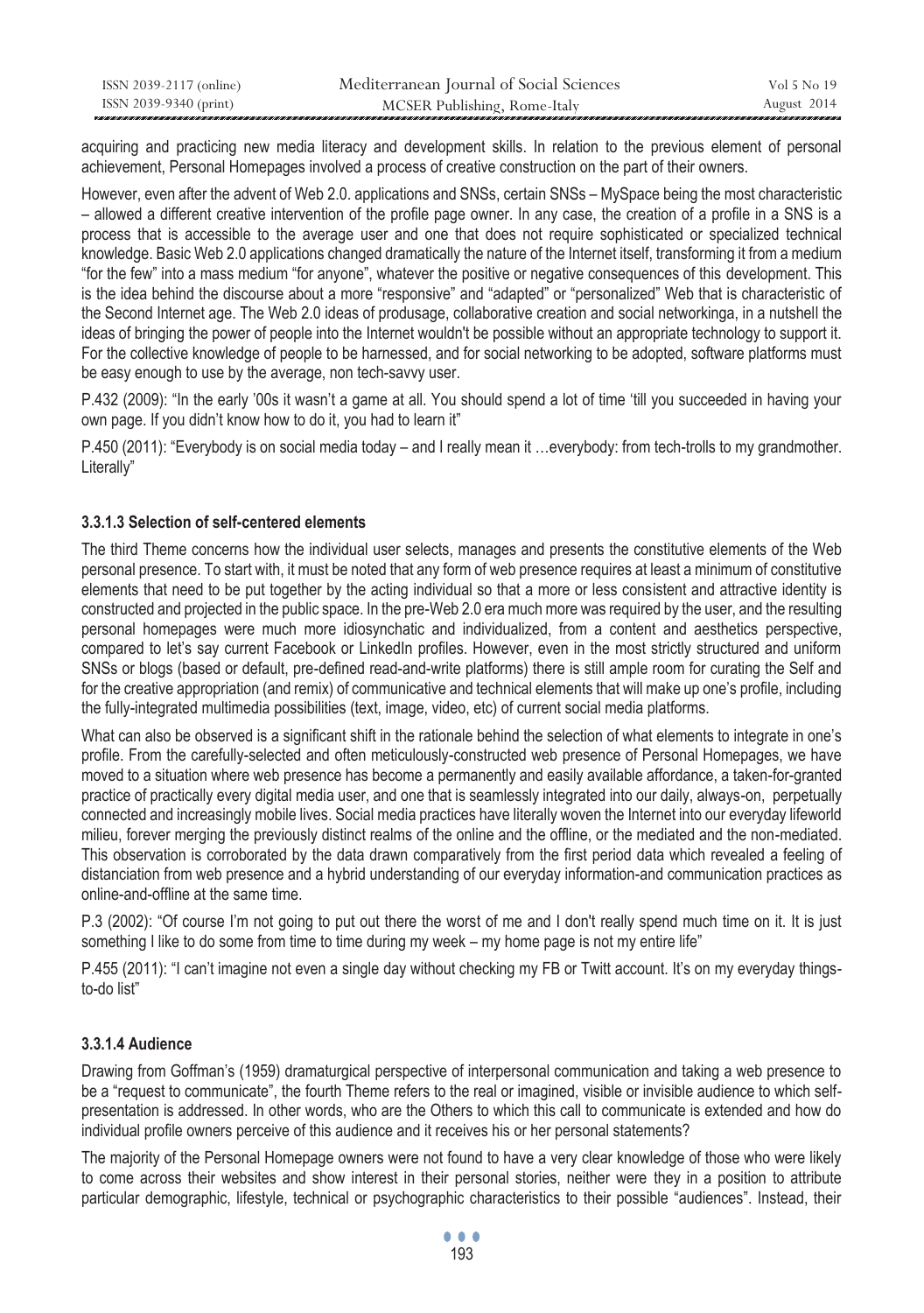| ISSN 2039-2117 (online) | Mediterranean Journal of Social Sciences | Vol 5 No 19 |
|-------------------------|------------------------------------------|-------------|
| ISSN 2039-9340 (print)  | MCSER Publishing, Rome-Italy             | August 2014 |

online self-presentation and the content that they selected and uploaded on their personal site – as well as their request to communicate – seemed to address an unkown "general" audience that had the unspecified characteristics of "the whole Internet population" or at best "those who would share the same interests as me".

On the contrary, SNS profile owners strategically select the members of their networks and are thus more in control of their potential audience, an audience that is no longer invisible and unspecified but nonymous and to a large extent overlapping with and anchored in their offline networks. In fact, the phenomenon of "context collapse" that cyber-anthropologist Michael Wesch (2007) identified as characteristic of interaction in social media platforms, (denoting the phenomena in which new media enables connection with any number of people in different parts of the world at the same time, means that there is no particular context to such interaction unlike everyday interaction and that at any given point we upload information without knowing who will watch it, when, and why) seems to apply more to the pre-Web 2.0 era of Homepages or current blogging and vlogging, rather than the SNSs like Facebook, LinkedIn or Twitter which are made up of "friends" and "connections" established initially in the offline world. Those friends and friends of friends, colleagues and acquaintances differ from the largely "imagined" audience of the pre-Web 1.0 Personal Homepages, in that they are more likely to respond to the extended call to communicate, by answering our Facebook mail, commenting on our status update post, or like our more recently uploaded picture. As Burgess and Green point out (Burgess and Green, 2009:54) in their discussion of YouTube blogging, interactive, participatory, but also intimate relationships are built on the fact that "persistent direct address to the viewer inherently invites feedback".

P. 21 (2003): "It is interesting but scary at the same time not knowing who's going to see your homepage. It's out there, 'open' for anyone, anytime"

 P. 458 (2012): "Oh yes, I definitely want to manage who's having access to my FB page and who's not. I don't want to connect with anybody but only to the people I want to. I can arrange that, through settings"

### **3.3.1.5 Interaction**

The fifth Theme relates to how the communication linkages are established between each profile owner and his or her perceived or actual audience and it centers on issues of modes of address, actual perceptions and the complex web of interactions in the Social Web. The difference between the levels of interaction between the first and second research period are notable. The predominantly text messages that were previously sent directly to Personal Homepage owners by an interested member of the audience who happened to come across the person's homepage are today being replaced by the intricate and multidirectional interactions that flow across the nodes and clusters of contemporary global networks. At the same time, maintaining one's personal network in an SNS (through regular digital practices of liking, tagging, updating, posting, commenting, sharing, etc) is often experienced as a "social obligation" rather than an optional pastime, while feelings of "pressure", "saturation" and "overload" have often been reported by many users who describe themselves as "avid or heavy social media users".

P. 5, (2002): "I like it when a visitor leaves a message on my personal home page. If I don't know them and provided they give me their email address I will always write back to them. I will do that whenever I "am" on my homepage, which is not everyday of course"

P. 440, (2010): "I check my profile every day and in fact, many times throughout the day. I like to know if someone contacted me or made a comment that I have to respond to. I also don't want to miss on something interesting or important that has been shared on my page. This is how Facebook is ...you have to be there a lot to maintain your contacts and relationships….Yes, it is one of the first things I do after I wake and on my way to work…and one of the last things I do before I go to bed… "

#### **3.3.1.6 Negotiating the boundary between the "Private" and the "Public"**

The sixth Theme is of critical importance to how we understand Interpersonal Communication in the Web 2.0. It relates to how the "private-public" divide is being reconfigured along the invisible borders of digital connectivity, and how this reconfiguration is involved in the processes of self-presentation and online social interaction. A theme that recurrently came up in the interviews with Perosnal Homepage owners was the experience of feelings of apprehension, skepticism, unwillingness, and even anxiety, towards the prospect of having their personal photos uploaded online in order to give a face to the website and the its textual content. Unquestionably, personal photos are one of the most powerful identifiers in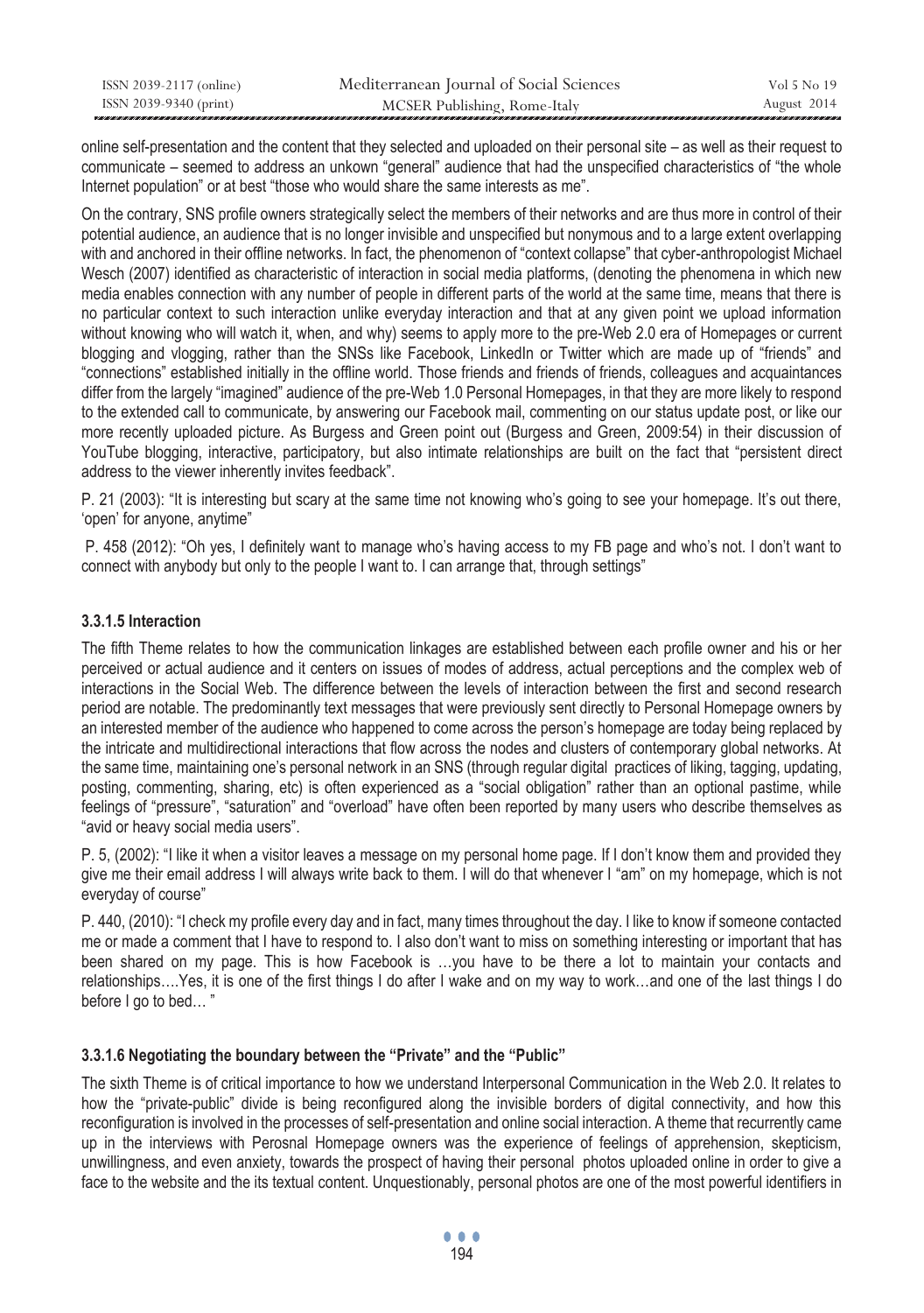| ISSN 2039-2117 (online) | Mediterranean Journal of Social Sciences | Vol 5 No 19 |
|-------------------------|------------------------------------------|-------------|
| ISSN 2039-9340 (print)  | MCSER Publishing, Rome-Italy             | August 2014 |

the digital realm as they are in the offline world, as well. Online, linking a website, a comment, a profile, a blog, or any kind of user-generated content to a particular personal image photo functions as physical evidence, fixing the subject in the tangible world and evoking a verification of the imminent and concrete individual that is physically absent from CMC. Personal photos are important online in that they impart a "sense of presence", by testifying to the real being of the individual that they portray. Self-created, carefully chosen and edited images act as a indisputable stand-in for the creator's physical Self in an environment where all information is digitally represented and intangible.

Analysis of interview data demonstrate that the majority of the participants of the first research period perceived of the prospect of linking their online personal with a personal photo as a "dilemma", a choice of risk as well as a potential threat to their treasured privacy. In short, it was viewed as some kind of "exposure" of sensitive personal data in what was experienced as an intriguing yet largely threatening new digital universe. In the Web 2.0 era of nonymity and the breakdown of traditional notions of the private and the public (as well as of the online-offline divide) this "fear of being exposed" appears to have been greately mitigated. According to data from September 2013 (Whitepaper 2013) 350 million pictures are being uploaded on Facebook on a daily basis (out of a total of 250 billion pictures or an average of 217 pictures per Facebook user). What was formerly private and personal has now entered the domain of the public, irreversibly annihilating the previously straightforward distinction between the public and the private.

P. 23, (2003): "I decided not to have a photo of mine on my home page. I don't feel that secure – in fact I feel like I'm being naked in the public. What should count is what I say, not what I look like".

P. 456, (2012): "Why not? Everyone's doing it. I don't think about it that much – if I've got a good or a funny picture of me or my friends I upload it immediately. Why shouldn't I?"

### **3.3.1.7 Adgustment**

 The seventh Theme Code concerns the strategic and tactical mechanisms of adjusting one's personal webpresence, depending on encountered conditions. The fact that web presence is no longer to be viewed as a static self-presentation but as a perpetually changing central hub for one's web of transitive connections, has created the need for updating the interpretative frameworks we use to deciphere self-presentation online use.

P. 27, (2004): "Τhe Internet is a wonderful thing. For people like me it's like a 'shelter' from reality. But that doesn't mean there are no rules. It is just that you have to learn them".

P. 453, (2011): "I'm old enough to remember the world prior to the Web and the words without cellphones. Although at times I find it difficult to recall what is was or felt like …"

#### **4. Discussion**

### **4.1. Fundamental changes**

The advent of Web 2.0. and the increasing pervasiveness of digital connectivity has had wide-ranging and profound consequences on how we understand and enact our personal identities in settings of interpersonal and public communication.

Research Hypotheses 1 & 2 appears to be verified by the analysis of gathered qualitative data. The widespread adoption and technological advancement of digital technologies in the recent years have not only placed the user into the epicenter of information-sharing and communication, but have also transformed the nature of the Medium itself, making the Internet (now accessible anywhere-anytime thanks to Internet-enabled mobile devices) continuous with daily life itself; no longer a gadget for the few, but a multimediator of every single of our daily activities, an integrated environment that crosses the boundaries between the private and the public, the online and the offline, the virtual and the real, and engulfs us all in the daily rituals of digital connectivity. Connecting with the Internet, and establishing a digital online persona is no longer an exotic hobby, or the exception, but a global norm and a routine habit, making the Internet a highly embedded, even invisible, part of our immediate lifeworld environment (DiNucci, 1999; Deuze, 2012).

"Owning" a personal space during first research period was still considered to be a privilege for the few (those members of the technological elite, who were privileged and passionate enough to develop the required digital skills). This is not the case anymore. The introduction of applications that allow the average user to become "producer and content manager" at the same time, has transformed the Web into a space of "open sociability" and effortless hyperconnectivity. In this new field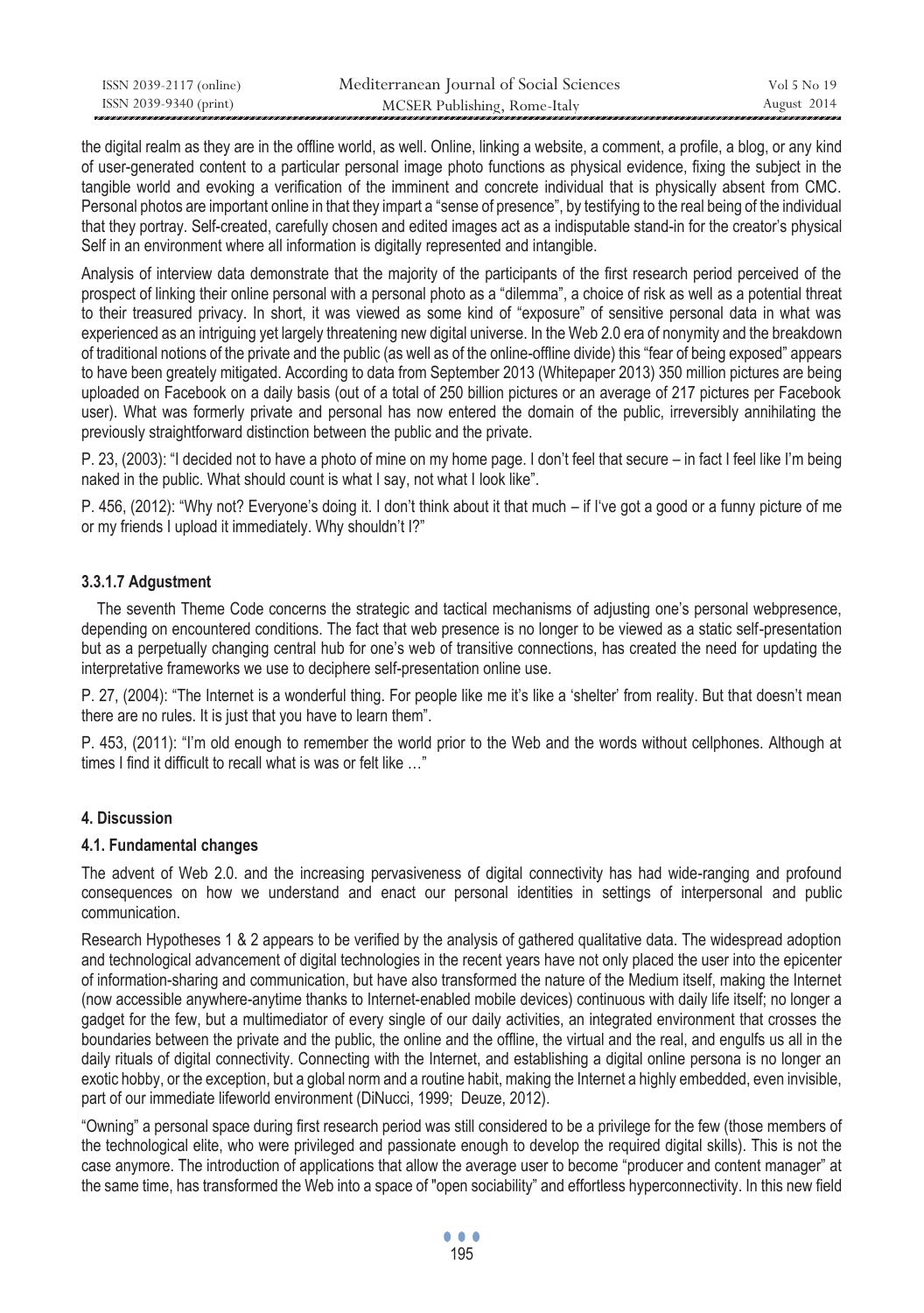| ISSN 2039-2117 (online) | Mediterranean Journal of Social Sciences | Vol 5 No 19 |
|-------------------------|------------------------------------------|-------------|
| ISSN 2039-9340 (print)  | MCSER Publishing, Rome-Italy             | August 2014 |

of "open sociability" the features of Interpersonal Communication are different from the pre- Web 2.0 era. As can be drawn from the research material, Facebook largely owes its success to the fact that it "responds" to three key needs of its users: 1) The need to have a "public" space in which individuals can "declare" their presence and gain visibility 2) The need to be able to "connect" our presence to others and create an "intimate environment" and 3) The need to do all the above in more or less the same way, under the same conditions, in a socially and technologically equalizing manner regardless of our levels of technological knowledge or expertise. In fact, self-presentation and the confirmation of one's personality in the eyes of a circle of friends, relative and acquaintances, is what Facebook is quintessentially about. This audience is no longer the faceless, impersonal, generalized and unknown audience of the Personal Homepages of the pre-Web 2.0 era, but a more or less known and identifiable network of our offline contacts, a variety of interconnected audiences selected and defined by the individual and developing around around the individual – hence their description as ego-centered networks of connections one usually knows from the offline world, and to which one is connected with varying degrees of intimacy, and with ties that usually range from the strongest to the weakest. Social Networks in which we maintain an online presence no longer "feel' like an "unknown or unexplored territory". They feel more intimate, and more sociable, populated by an expanding number of "Friends" - a rather loose, even abusive contemporary use of the term - who are everyday performing more or less the same rituals as we do: posting and updating, linking and tagging, sharing and commenting on each others input into the system<sup>1</sup>.

Being surrounded by people we consider as "friends" also seems to minimize the feelings of embarrassment. Αs we know from Goffman's theory (1959), in every incident of "Self Presentation" our main goal is to avoid embarrassment (to "keep face") and that means we have to feel "safe" when we decide to "expose" ourselves to Others. It makes sense that the danger of embarrassment is greater when the Other is a "Stranger" – but when the Other is a "Friend" this danger is minimized. A sense of intimacy is almost automatically created. It could be said that Facebook and Social Media have almost eliminated our previous "fear of exposure". Our presence on SNSs offers a new medium and platform for the visibility of the Self.

According to the "Stranger on the Train/Internet" phenomenon, this should not be expected to happen. So based on the research findings in relation to Research Hypothesis 3 and the "private"-"public" negotiation, it is not clear if it can be confirmed or rejected. The "Stranger on the Train/Internet" phenomenon, leads us to expect that increased levels of intimacy and the more or less "familiar" audience of SNSs, would reduce the intensity of self-disclosure. However, ourfindings demonstrate the opposite - an increase of self-disclosure and a decrease in the sensation of "unsafety" characterized the total communication environment of SNSs. One possible hypothesis related to this inconsistency, is that levels of self-disclosure increase when there is a perception of "reduced risk" and "increased security". It may be that this perception is derived either from the complete lack of previous information (you do not know the stranger, nor does she/he know you - "Stranger on the Train/Internet"), or excessive knowledge of previous information (it's ok to upload hundreds of personal photos because they all do the same in here – SNSs environment). In any case, in order to have a more clear understanding of this paradox a more focused research is needed.

It is also true that the amount or "personal information" which circulates on Facebook on a daily basis can lead to the phenomenon of "information overload", as well as to increased levels of stress emanating from the amount of information that has to be digested and replied to (Koroleva, Krasnova, Günther, 2010; Kietzmann et. al. 2012). It is not certain that we have either the willingness or the ability to process such vast amounts of personal information circulating online, whether that is directly or indirectly linked to the lives of others.

The main features of Computer-Mediated-Communication (CMC) have fundamentally changed: users today more or less "trust" the environment and feel less suspicious moving through it and sharing personal information with others. Eponymity or Nonymity, rather than Anonymity, is today the norm in our online interactions. Rather than wanting to hide their personal identity by adopting a fake one, SNSs are used as spaces for confirming, enhancing and expanding one's personal identity

 $\overline{a}$ 

<sup>1</sup> It's true that some terms have lost their previous significance or their "true essence" comparing to offline communication. One of those is the term "Friend", which on Facebook environment can be "just someone who knows, someone I know, etc". The concept of the term "Friend" on Facebook, is more trivial comparing to real life (e.g. a Facebook user has 500 "Friends" on hers/his Profile, but in real life her/his close "social circle" includes no more than 5-10 persons). The well-known "Dunbar's Number" should mentioned too in this conversation. According to British anthropologist and evolutionary psychologist Robin Dunbar (1992, 1998) there's a cognitive limit to the number of people one can relate in a stable way. Dunbar suggests that we can (socialy) "groom" and sustain no more than 150 relationships. Unsurprisingly Dunbar's theory testing in SNS's environment is a tempting research subject (Gonçalves, Perra & Vespignani, 2011) although Dunbar himself in his most recent works seems to have moved slightly towards a social penetration theorylike concept but still suggesting more or less the same number (Sutcliffe, Dunbar, Binder & Arrow, 2012).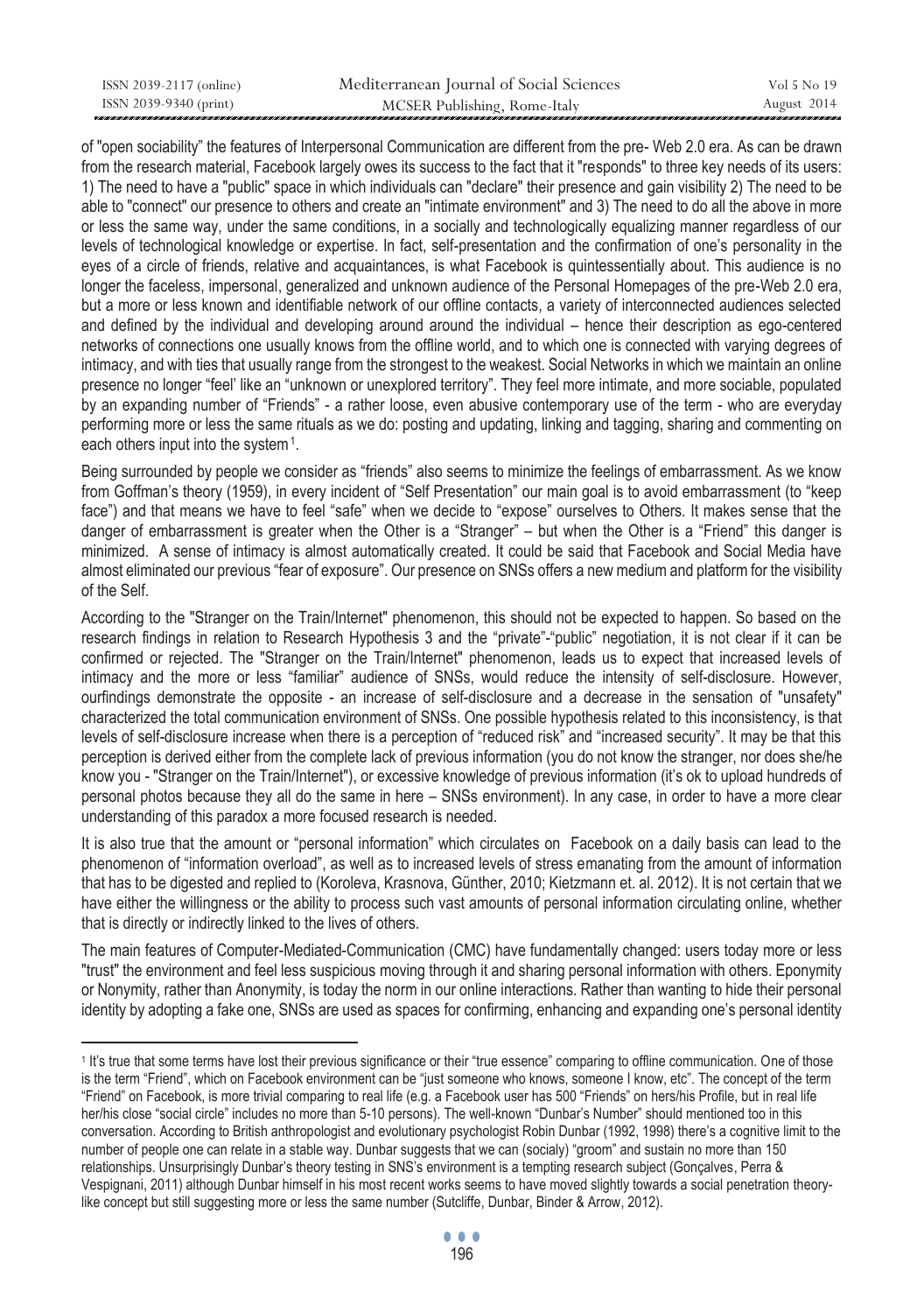| ISSN 2039-2117 (online) | Mediterranean Journal of Social Sciences | Vol 5 No 19 |
|-------------------------|------------------------------------------|-------------|
| ISSN 2039-9340 (print)  | MCSER Publishing, Rome-Italy             | August 2014 |

through linkages with people and information. This largely accounts for the increased sense of "safety" and "security" experienced by subjects who participated in the second research period. Moreover, the advent of Web 2.0 and the different roles that those "people formerly known as the audience" seem to adopt (real content producers and managers) seems to impart in internet users a sense of personal empowerment and increased control over their digital practices, as well as their self-presentations and personal profiles. We now have the ability to "choose" or "construct" our audience based on personally defined criteria but also as a response to our offline connections' call to communicate (think of the "add me as a friend" Facebook messages).

SNSs have drastically transformed our understanding and attitudes towards what counts as "private" and "public" in communication. Being on our own personal, familiar and secure spaces (like our room, our office or our home) we tend to believe that this familiarity and security is "transferred" onto our own presence in Social Media, without understanding that our online presence on SNSs is not exactly evolving in a "secure private" space but rather in a "public space" with some specific "private capacities " (which often seem to be threatened by the policies of big internet companies, and the growing commercialization that underlines most of our digital practices).

Another important finding is that although we have reached the upper threshold in "exposing" ourselves in hyperbolic incessant communication, exposure in Interpersonal Communication remains an issue that needs to be tackled, managed and resolved by the acting individual. Communicating and exposing Ourselves in Social Media under a variety of different forms (and in increasingly visual and realistic ways) can guide us to contemplate on the mechanisms by which individuals "regulate" the public exposure of their personal information in blended interpersonal contexts. Much of what has been said so far points to how personal information management has changed over the years. It is this to which we will turn now.

#### **4.2. An overarching interpersonal communication model based on Social Penetration Theory**

The main idea on which the proposed overarching model of interpersonal communication is based is drawn from the Social Penetration Theory first articulated by Altman & Taylor in 1973, which has been modified and updated, to be more compatible with the contemporary environment of online human interaction. The key difference to the approach of Social Penetration Theory is that while SPT aims to explore the progress and evolution of a "relationship" by focusing primarily on the emotions experienced during the relationship process, the herein proposed model focuses exclusively on the communicative, transactive aspect of Interpersonal Interaction and in particular on the ways in which personal information is being negotiated and managed, regardless of the emotions experienced at the time. Thus, while Social Penetration Theory is a theory pertaining to the field of Social Psychology, the proposed model lies mainly in the field of Communication Interaction Theory.

According to Symbolic Interaction Theory (as expressed primarily in the classic works of the School of Chicago theorists) one of the most central and fundamental issues in (offline) interpersonal encounters is the emergence of a "definition of the situation" (Goffman, 1959), a commonly-shared agreement of "what is happening here", probably the first act of collective creation by the participants to this encounter. This aim is largely achieved through firstly, the ability to protect the privacy of Personal Information, and, secondly, through the ability to arrive at any given time (consciously or unconsciously) at a personal set of "rules" for regulating the "degree of personal exposure" during a communicative encounter. Figure 1 depicts this mechanism of "exposure adjustment" in settings of interpersonal communication.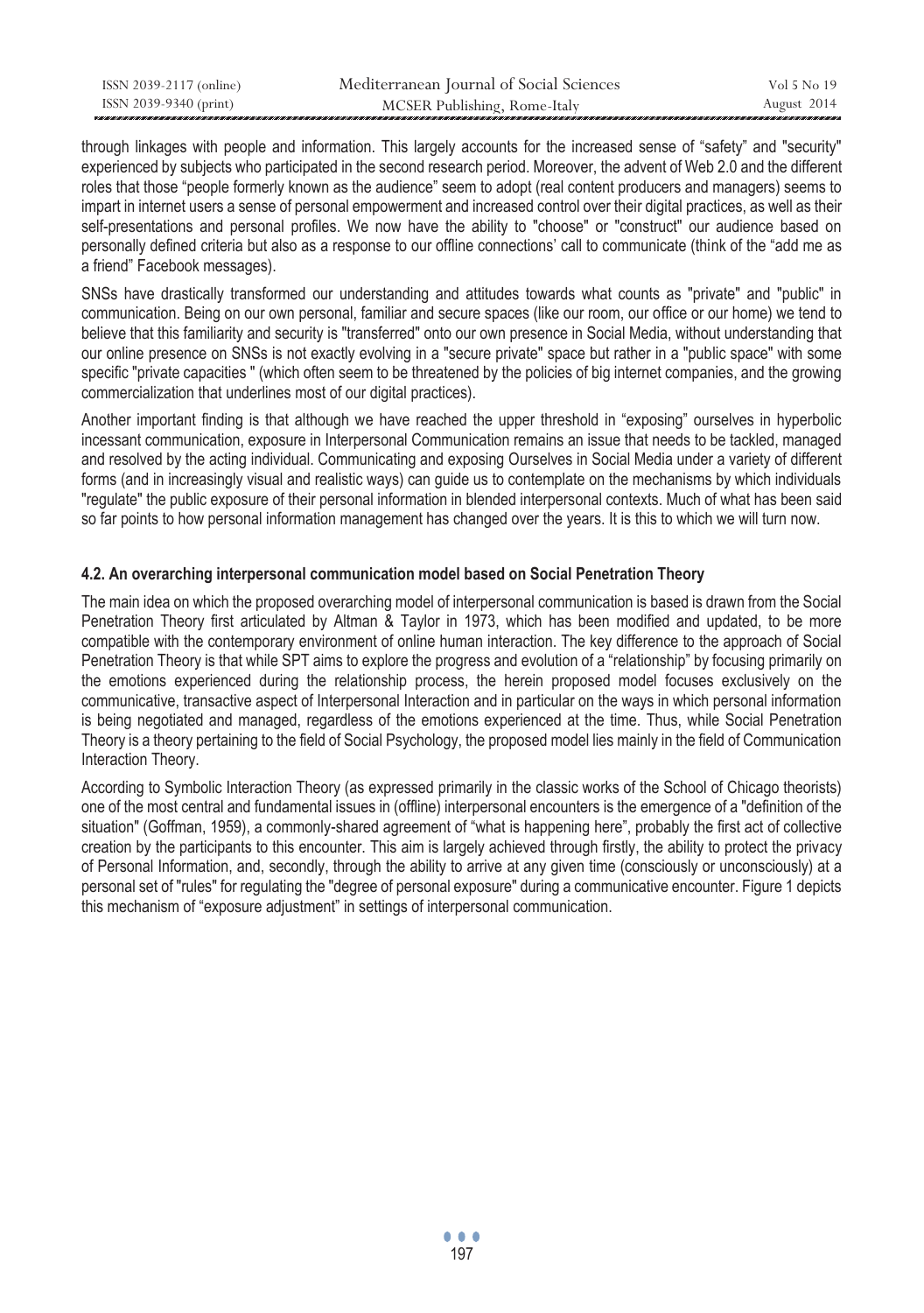

Figure 1. Allocation of the areas of Personal Information

# **4.2.1. Compact Core of Privacy**

This inner circle constitutes the "core" of information that is considered to be private and personal. It is the place inhabited by all the "critical" personal information elements (according to our own personal assessment), our very personal existential territory, or our own private and carefully-protected "treasure box". This information may not only relate to information about the Self; it may also include information about the others as well, and all that needs to be shielded, protected, hidden, remain unpublished and invisible from exposure in the public domain. The information residing in this highly private area is viewed by individuals as "secret" or "strictly confidential", and its exposure is often avoided out of the fear of embarrassment, guilt, discomfort, ridicule or criticism from others.

# **4.2.2. Area of Dependent Disclosure**

The second circle, named "area of dependent disclosure", corresponds to this area of information about the Self which is considered to be "private" and/or "classified", yet qualifies for publication and can be disclosed without negatively perceived consequences. Information residing in this area can be of two types: firstly, information that is contained in narratives about the Others - the disclosure of which ethnically requires permission from those Others - and secondly, information directly related to the individual, associated with a host of subjective meanings and a potentially wide range of positive or negative emotions. This area hosts "personal information" which usually the individual shares with other persons with whom has a high degree of intimacy.

# **4.2.3. Area of Free Disclosure**

Information residing in this third region is considered by the individual to be "safe for disclosure". It is information about the Self that the individual is eager to disclose even to complete Strangers, in order to derive expected benefits. This is the kind of self-centered information that circulates in abundance in social media networks, where in Manovich's words users people "pour as much of their lives as possible" (Manovich, 2009:325) by uploading thousands of their personal photographs and videos and stories and thoughts to share with hundreds of Facebook friends, and revealing intimate details of their daily lives to an expanding number of connections. This region therefore contains all that personal information that is considered to be the proto-material of the archetypical self-presentation in a context of social interaction, and which includes information intentionally given as well as information unintentionally or accidentally given off (Goffman, 1959)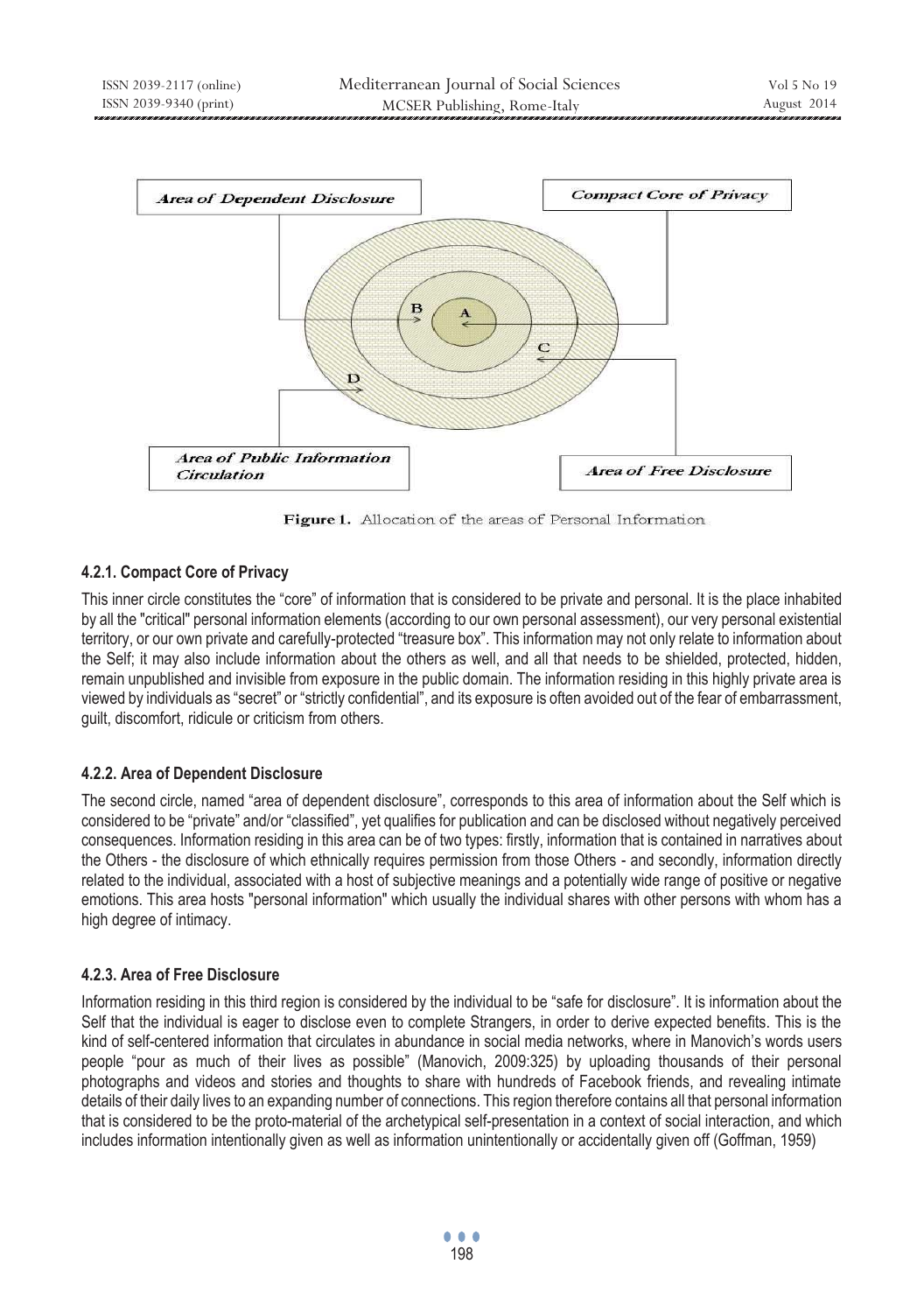### **4.2.4. Area of Public Information Circulation**

This last and outer circle encompasses all those identity-related elements that constitute already publicly-known information about the Self, attached as it is to the profiles that are publicly visible and available for others to see. While issues of confidentiality, secrecy or privacy are practically irrelevant to this type of information, its role in the presentation of the Self is of critical importance.

# **4.3. Overall remarks**

Based on the different areas of self-related information that has been delineated so far, several concluding remarks can be made:

a) The "rules for the regulation of personal exposure" online have to be understood as being context-specific; they differ depending on the environment (the context) as well as on the audience that they address. Moreover, personal identity itself is less about construction and more about performance, reflecting the view that identity is not a singular and stable entity, but rather shifts and changes based on social context and changing communicative needs andd affordances.

b) The areas listed above are not entirely leak-proof or rigidly-fixed; their boundaries are more or less permeable, susceptible to the fluid nature of web interactions. Additionally, the "classification" of Self-related information is perpetually open to change and can easily and seamlessly cross from one region to the other, depending on the situatedness and the particularities of every new incident of interaction.

As fas as CMC is concerned, maintaining a "personal presence" in settings of Interpersonal Communication is essentially about regulating the limits of self-disclosure by "drawing" Personal Information elements from each one of these areas (circles on the graph of Figure 1.). Viewed from that perspective, Web 2.0 and SNSs are not about an entirely new phenomenon. The roots of "social networking" as an abstract concept are to be found in the origins of human society and therefore in the primordial and time-honoured contexts of FTF interaction. Nevertheless, communication in the contemporary digital social networks in which our daily lives are embedded is entirely novel in terms of the previously unthought of scale of connectivity that they enable, as well as in terms of the degree of transparency and public visibility that they impose on our private lives. Self-presentation in the SNSs is no longer a solitary procedure, a staged projection of the public Self as in the Personal Homepages of the Web 1.0. era, but a perpetually emergent, dynamic process of contingent connections with those who make up our digital ego-centered networks of friends and acquaintances. However, given that no one lives solely on the Web, as Kendall (1999) has pointed out, it is important to comprehend the mechanisms of self-adjustment and continuous negotiation of the boundaries of the Self in the increasingly hybrid and pervasive contexts of contemporary sociability. The concept of "rules for the regulation of exposure" in Interpersonal Communication may be helpful in this attempt to throw some light onto the complexities of interpersonal communication online.

# **5. Limitations of the research study**

Despite the fact that the total sum of research data produced allowed the comparative analysis of online interpersonal communication between the pre- and the post-Web 2.0 era, this was not the initially-stated objective of the project. The project did not investigate an already existing phenomenon; instead, it traced the evolution of the phenomenon of online social interaction over time and during the last decade that was marked by the transition into the Second Internet age. In that sense, it can be viewed as a project in digital participatory ethnography based on fieldwork and an inductive reasoning in analyzing data. However, the fact that the objectives of the project were slightly modified in the course of the project can be considered to be a methodological limitation. The comparative analysis of collected data was made possible precisely because the data drawn from the second research period and their mode of collection (interview guides, issue prompting, etc) were to a large extent adjusted to the data of the first research period and the initial thematic areas. This notwithstanding, the degree of comparability and data analysis can be evaluated as satisfactory.

On the methodological side, the sample of participants drawn for both the first and the second research period was a convenience sample. Due to the large number of participants and the long duration of the research period, this study cannot be considered a case-study research although ultimately, in a qualitative study, all kinds of "samples" may be viewed as case-studies. The rule of informational saturation was followed, despite the fact that data saturation is hard to determine in online research. In any case, the sample of participants and the purely qualitative methodology that was followed do not allow any quantitative extrapolations.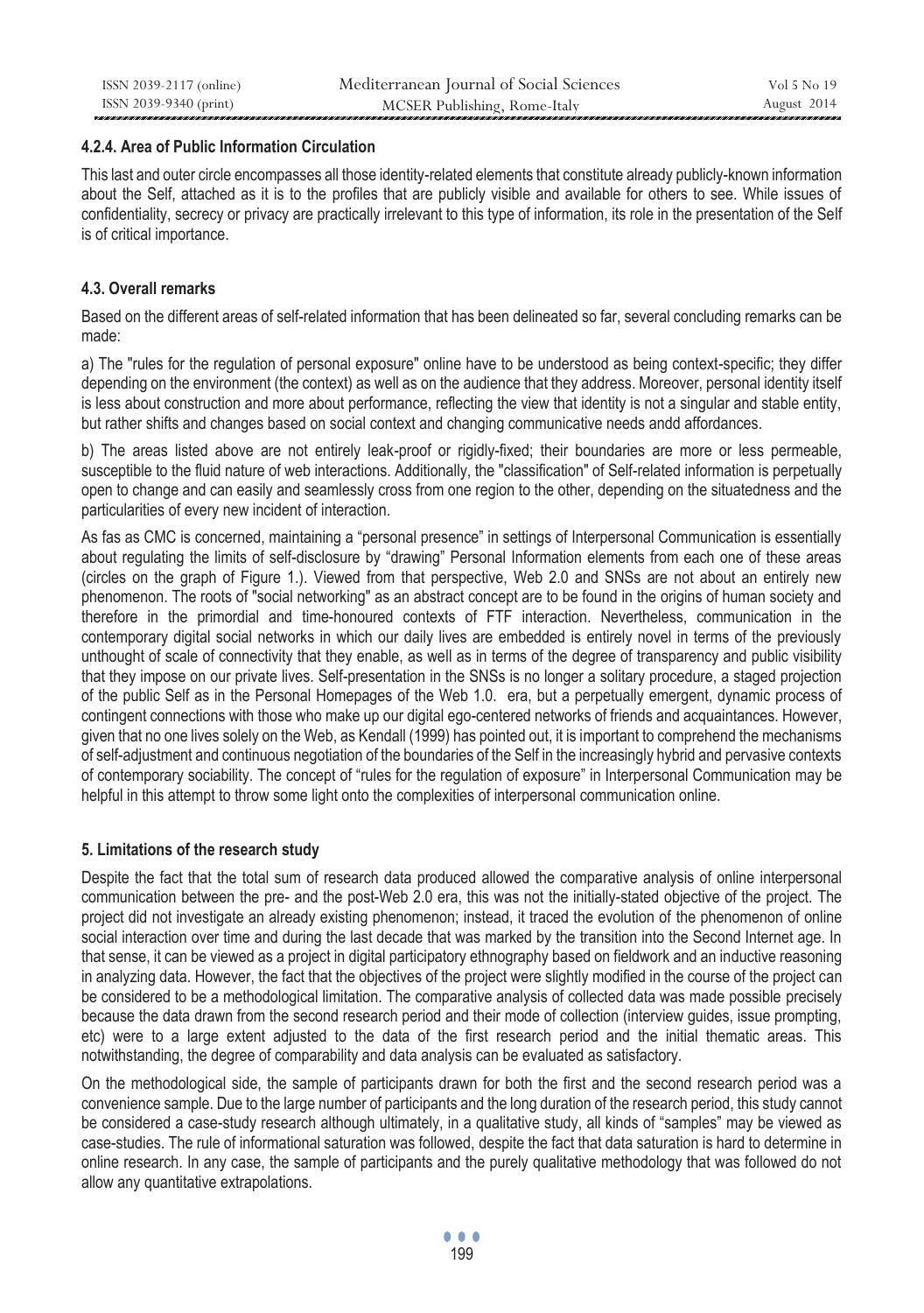| ISSN 2039-2117 (online) | Mediterranean Journal of Social Sciences | Vol 5 No 19 |
|-------------------------|------------------------------------------|-------------|
| ISSN 2039-9340 (print)  | MCSER Publishing, Rome-Italy             | August 2014 |

The project presented in this paper was based on the qualititative paradigm that was evaluated as being more appropriate for answering the stated research questions (where preemptive reduction of the data would prevent discovery) and for providing access to nuanced information concerning the subjective interpretations and meaning-making processes of individuals engaged in online self-presentation and interpersonal communication.

Given this qualitative research direction, a limitation of the project at hand, and in terms of corpus analysis, may be that its findings cannot be extended to wider populations with the same degree of certainty that a quantitative analysis would allows. This is because the findings of the research are not tested to discover whether they are statistically significant or due to chance. However, it must be noted that the total number of collected data in this research was so large that could be also analyzed through a quantitative methodology, in the hope of producing interesting findings based on statistical inferences. Given that all qualitative data can be coded quantitatively, interview material and extracted codes could be assigned meaningful numerical values which manipulated could help achieve greater insight into the meaning of the data and help examine the specific research hypotheses.

### **References:**

Altman I., Taylor A., (1973). Social penetration: the development of interpersonal relationships. New York: Holt, Rinehart & Winston.

Argyle K., Shields R., (1996), Is There a Body in the Net? in Shields R., (Edit.), (1996), Cultures of Internet – Virtual Spaces, Real Histories, Living Bodies, Sage Publications, London – Thousand Oaks – New Delhi.

Baack D., (1991). The Personal Impact of Company Policies: A Social Penetration Theory Perspective. Journal of Managerial Issues, Vol. 3, No. 2 (Summer 1991), p. 196-219. Pittsburg State University

Baack D., Fogliasso C., Harris J., (2000). The Personal Impact of Ethical Decisions: A Social Penetration Theory. Journal of Business Ethics 24: 39–49, 2000. Kluwer Academic Publishers

Baker T.L., (1994). Doing Social Research - Third Edition. Boston, Toronto: McGraw-Hill International Editions

Barnes S., (2001), Online Connections – Internet Interpersonal Relationships, Hampton Press, New Jersey.

Baym, Nancy K. (1998) The Emergence of On-Line Community, in Steven G. Jones (ed.) Cybersociety 2.0.; Revisiting Computer-Mediated Communication and Community. Thousand Oaks, London, New Delhi: SAGE Publications.

Baym N., (2010). What Constitutes Quality in Qualitative Internet Research?. In Markham A., Baym N., (Edit.) Internet Inquiry. Sage Publications.

Boyd d., (2006). Friends, Friendsters, and MySpace Top 8: Writing Community Into Being on Social Network Sites. First Monday 11:12, December.

Boyd d., (2008). How Can Qualitative Internet Researchers Define the Boundaries of Their Projects: A Response to Christine Hine, in Markham A., Baym N., (Edit.) Internet Inquiry: Conversations about Method, pp. 26-32, Sage Los Angeles.

Boyd d., Ellison B.N., (2008). Social Network Sites: Definition, History and Scholarship. Journal of Computer-Mediated Communication, 13 (2008): 210-230. International Communication Association.

Boyd d., (2014). It's complicated – the social lives of networked teens. New Haven+London: Yale University Press.

Bruckman A., (1996). Gender Swapping on the Internet, in Ludlow P., (Edit.), High Noon In the Electronic Frontier – Conceptual Issues in Cyberspace, The MIT Press, Cambridge Massachusetts, London, England.

Bruns, A., (2006). Towards Produsage: Futures for User-Led Content Production. In Sudweeks F., Hrachovec H., Ess C., (Edit.), Proceedings Cultural Attitudes towards Communication and Technology 2006, p: 275-284, Tartu, Estonia [Online].Available: http://eprints.qut.edu.au/4863/1/4863\_1.pdf (12.5.2014 )

Burgess, J. and Green, J. (2009). YouTube: Online Video and Participatory Culture, PolityPress: Cambridge

Burkhalter B., (1999). Reading Race Online: discovering racial identity in Usenet discussions. In Smith A.M., Kollock P., (Edit.), Communities in Cyberspace. Routledge.

Byrne B., (2004). Qualitative Interviewing. In Seale C. (Edit.), Researching Society and Culture. London, Thousand Oaks, New Delhi: Sage Publications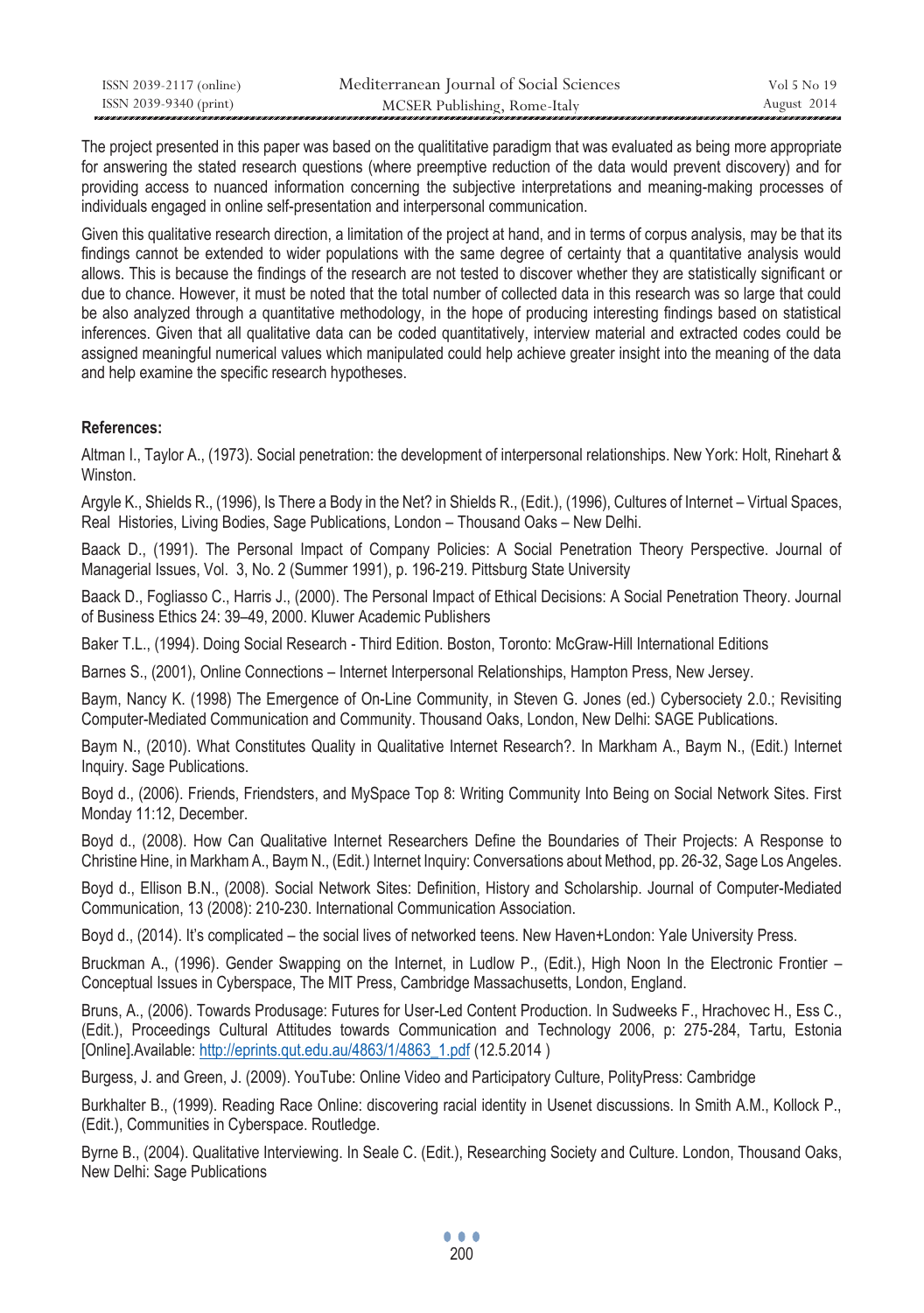| ISSN 2039-2117 (online) | Mediterranean Journal of Social Sciences | Vol 5 No 19 |
|-------------------------|------------------------------------------|-------------|
| ISSN 2039-9340 (print)  | MCSER Publishing, Rome-Italy             | August 2014 |

Castells M., (2000). Toward a Sociology of the Network Society, Contemporary Sociology, Vol.29, No. 5, September 2000, pp.693-699

Castells M., (2001). The Internet Galaxy – Reflections on the Internet, Business and Society. Oxford University Press.

Chandler, D., (1998). Personal Home Pages and the Construction of Identities on the Web [Online] Available: http://www.aber.ac.uk/media/Documents/short/webident.html (2.6.2014)

Chandler, D., Roberts-Young D., (1998). The Construction of Identity in the Personal Homepages of Adolescents [Online]. Available: http://www.aber.ac.uk/media/Documents/short/strasbourg.html (12.5.2014 )

Cheung, C. (2000). A Home on the Web: Presentations of Self on Personal Homepages, in Gauntlett, D. (Edit.), Web. Studies – Rewiring media studies for the digital studies. London: Arnold

Chester A., Bretherton D. (2007). Impression Management and Identity Online, in Joinson A., McKenna K., Postmes T., Reips U-D., (Edit). Oxford Handbook of Internet Psychology, p. 223-236. Oxfrod University Press

Cunningham C., (Edit.), (2013). Social Networking and Impression Management, Lexington Books.

Daraghmi Υ.Ε., Yuan S-M., (2014). We are so close, less than 4 degrees separating you and me! Computers in Human Behavior 30, 273–285. Elsevier.

Derlega, V.L., Metts, S., Petronio, S., Margulis, S. T. (1993). Self disclosure. London: Sage.

Deuze M., (2012). Media Life. Polity Press.

Diamantaki K., (2003). Virtual ethnicity and digital diasporas: Identity construction in cyberspace. Global Media Journal – American Edition, V.2, I.2, Article No 10 [Online]. Available: http://lass.purduecal.edu/cca/gmj/sp03/graduatesp03/gmjsp03grad-diamandaki.htm (8.6.2014)

DiNucci, D. Fragmented future. Print 1999, 32, 221.

Dominick R.J., (1999). Who Do You Think You Are? Personal Home Pages and Self – Presentation on the World Wide Web, Journalism & Mass Communication Quarterly, Vol. 76, No 4, Winter 1999: 646 – 658.

Donelan H., Kear K., Ramage M., (2010). Online Communication and collaboration – A Reader. Routledge.

Döring, N. (2002). Personal Home Pages on the Web: A Review of Research. Journal of Computer-Mediated Communication, 7: 0. doi: 10.1111/j.1083-6101.2002.tb00152.x

Dunbar R. (1992). Neocortex size as a constraint on group size in primates. Journal of Human Evolution 22 (6): 469–493.

Dunbar R., (1998). Grooming, Gossip, and the Evolution of Language. Harvard University Press

Galegher, J., Sproull, L., & Kiesler, S. (1998). Legitimacy, authority and community in electronic support groups. Written Communication, 15, p. 493–530.

Gilpin R.D., (2011). Working the Twittersphere - Microblogging as Professional Identity Construction in Papacharissi Z. (Edit.) A Networked Self, (p. 232-250). New York: Routledge.

Goffman, E. (1959). The Presentation of Self in Everyday Life, Anchor Books Doubleday, New York – London

Goffman, Ε. (1971). Relations in Public: Microstudies of the Public Order. New York: Basic Books.

Gonçalves B., Perra N., Vespignani A., (2011). Modeling Users' Activity on Twitter Networks: Validation of Dunbar's Number. PLoS ONE 6(8): e22656. doi:10.1371/journal.pone.0022656

Hall J.A., Pennington N., (2013). What You can Really Know about Someone from their Facebook Profile (And Where You Should Look to Find Out). In Cunningham C., (Edit.), (2013). Social Networking and Impression Management, Lexington Books.

Hian, L. B., Chuan, S. L., Trevor, T. M. K., Detenber, B. H. (2004). Getting to Know You: Exploring the Development of Relational Intimacy in Computer-mediated Communication. Journal of Computer-Mediated Communication, 9: 00. doi: 10.1111/j.1083-6101.2004.tb00290.x

Honeycutt M.J., Godwin D.D., (1986). A Model of Marital Functioning Based on an Attraction Paradigm and Social-Penetration Dimensions. Journal of Marriage and Family, Vol. 48, No. 3 (Aug., 1986), pp. 651-667. National Council on Family Relations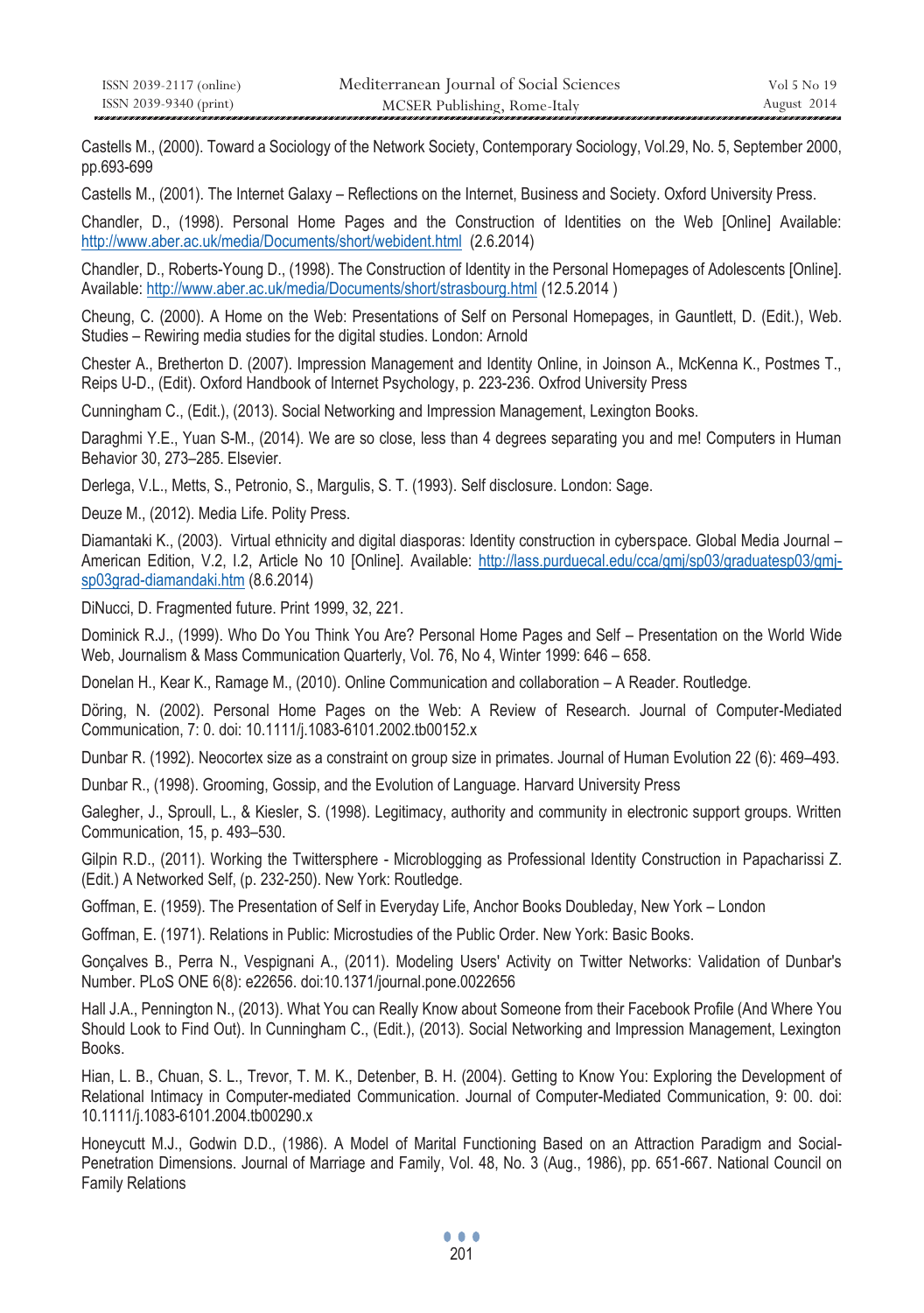| ISSN 2039-2117 (online) | Mediterranean Journal of Social Sciences | Vol 5 No 19 |
|-------------------------|------------------------------------------|-------------|
| ISSN 2039-9340 (print)  | MCSER Publishing, Rome-Italy             | August 2014 |

Jackson M.K., Trochim K.M.W., (2002). Concept Mapping as an Alternative Approach for the Analysis of Open-Ended Survey Responses. Organizational Research Methods, Vol. 5 No. 4, October 2002 307-336, DOI: 10.1177/109442802237114

Jin Β., (2013). How lonely people use and perceive Facebook, Computers in Human Behavior 29, 2463–2470. Elsevier.

Joinson N.A., Paine C.,Buchanan T., Reips U-D., (2007). Measuring self-disclosure online: Blurring and non-response to sensitive items in web-based surveys, Computers in Human Behavior, doi:10.1016/j.chb.2007.10.005. Elsevier.

Jourard, S. M., Lasakow, P. (1958). Some factors in self-disclosure. Journal of Abnormal and Social Psychology, 56(1), 91–98.

Katz E.J., Rice R., (2002). Social Consequences of Internet Use – Access, Involvement and Interaction. Massachusetts Institute of Technology (MIT Press).

Kazmer M.M., Xie B., (2008). QUALITATIVE INTERVIEWING IN INTERNET STUDIES - Playing with the media, playing with the method. Information, Communication & Society Vol. 11, No. 2, March 2008, pp. 257–278

Kendall L., (1999). Recontextualizing 'Cyberspace' – Methodological Considerations for On-line Research. In Jones S., (Edit.), Doing Internet Research – Critical Issues and Methods for Examining the Net. Sage Publications.

Khang, H., Ki E-J., Ye L., (2012). Social Media Research in Advertising, Communication, Marketing, and Public Relations, 1997–2010, Journalism & Mass Communication Quarterly, 89(2) 279– 298, Sage Publications

Kiesler, S., Siegel, J., & McGuire, T. W. (1984). Social psychological aspects of computer-mediated communication. American Psychologist, 39(10), 1123-1134. doi:10.1037/0003-066X.39.10.1123

Kietzmann H.J., Silvestre S.B., McCarthy P.I., Pitt L., (2012). Unpacking the social media phenomenon:towards a research agenda. Journal of Public Affairs (2012). Wiley Online Library, DOI: 10.1002/pa.1412

Killoran J.B., (2002). Private Domains in the Public Domain: The Synthetic Institutionalization of Personal Web Space, Internet Research 3.0 Conference. Maastricht, The Netherlands, 15 October, 2002 [Online]. Available: http://myweb.brooklyn.liu.edu/jkillora/research/2002air.html (2.6.2014)

Kinchin M.I.,Streatfield D., Hay B.D., (2010). Using Concept Mapping to Enchance the Research Interview. International Journal of Qualitative Methods, 2010 9(1), pp.52-68

Koroleva K., Krasnova H., Günther O., (2010). "'STOP SPAMMING ME!' - Exploring Information Overload on Facebook" (2010). AMCIS 2010 Proceedings. Paper 447. http://aisel.aisnet.org/amcis2010/447

Kuznekoff J.H. (2013). Comparing Impression Management Strategies across Social Media Platforms, in Cunningham C., (Edit.), Social Networking and Impression Management, Lexington Books.

Lange, P. G. (2007), Publicly Private and Privately Public: Social Networking on YouTube. Journal of Computer-Mediated Communication, 13: 361–380. doi: 10.1111/j.1083-6101.2007.00400.x

Laurenceau, J. P., Barrett, L. F., & Pietromonaco, P. R. (1998). Intimacy as an interpersonal process: The importance of self-disclosure, partner disclosure, and perceived partner responsiveness in interpersonal exchanges. Journal of Personality and Social Psychology, 74, 1238–1251.

Lastowka G., (2008). User-generated content and virtual worlds. Vanderbilt Journal Of Entertainment And Technology Law Volume: 10:4, p. 893-917 [Online]. Available: http://www.jetlaw.org/wp-content/journal-pdfs/Lastowka\_FINAL.pdf (9.6.2014)

Leung L. (2009). User-generated content on the internet: an examination of gratifications, civic engagement and psychological empowerment. New Media & Society December 2009 vol. 11 no. 8 1327-1347, Sage Publications

Lindlof T.R., (1995). Qualitative Communication Research Methods. Thousand Oaks, London, New Delhi: Sage Publications.

Livingstone S. (2008). Taking Risky Opportunities in Youthful Content Creation: Teenagers' Use of Social Networking Sites for Intimacy, Privacy and Self-Expression. New Media and Society, 10, no. 3 (2008): 393-411.

Mann C., Stewart F., (2000). Internet Communication and Qualitative Research – A Handbook for Researching Online. Sage Publications.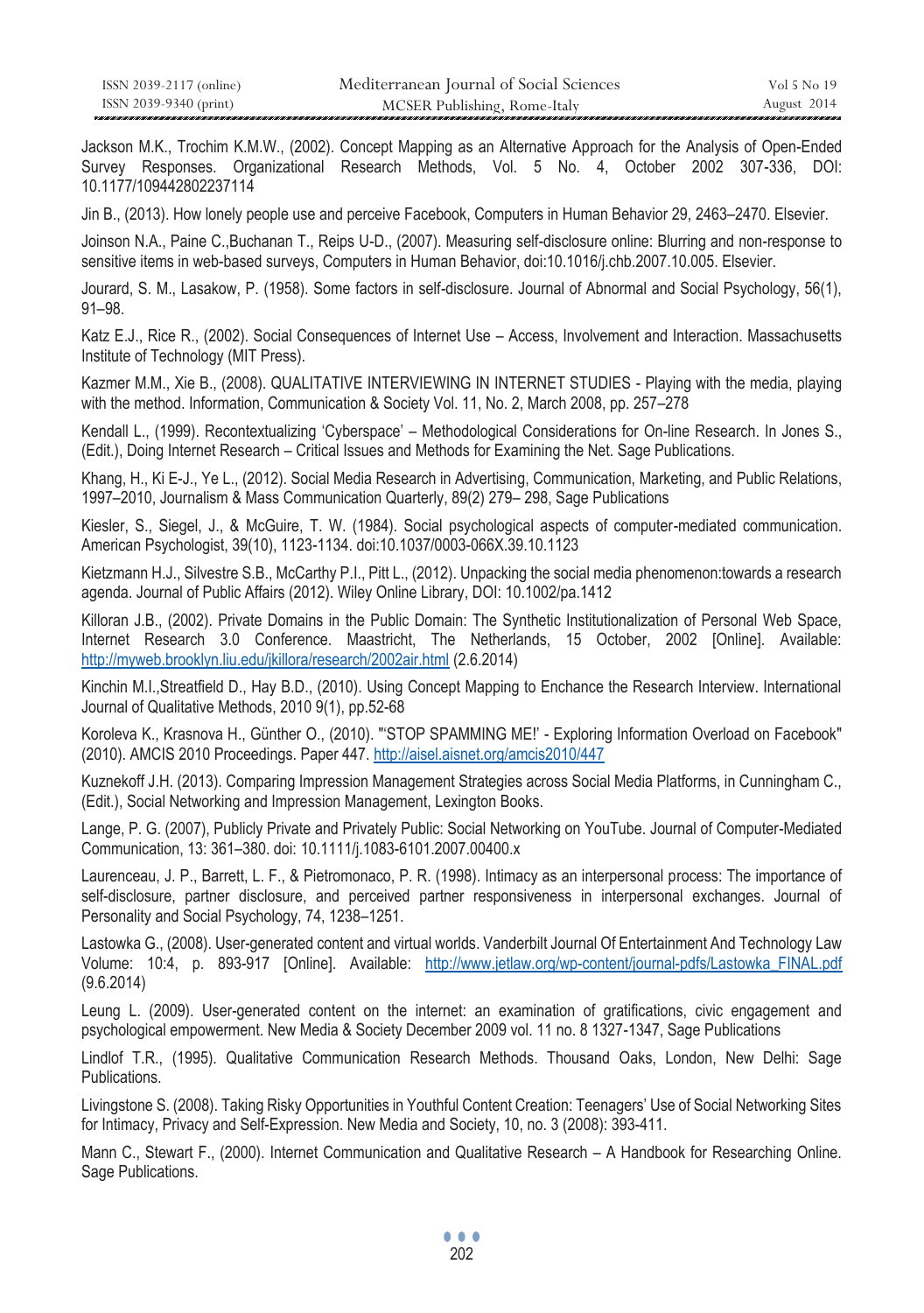| ISSN 2039-2117 (online) | Mediterranean Journal of Social Sciences | Vol 5 No 19 |
|-------------------------|------------------------------------------|-------------|
| ISSN 2039-9340 (print)  | MCSER Publishing, Rome-Italy             | August 2014 |

Manovich, L. (2009). The Practice of Everyday (Media) Life: From Mass Consumption toMass Cultural Production? Critical Inquiry, Vol. 35, No. 2 (Winter 2009), pp.319-331

Markham A., (1998), Life Online – Researching Real Experience in Virtual Space, Altamira Press, Walnut Creek, London, New Delhi

Marshall C., Rossman G.B., (1999). Designing Qualitative Research. London: Sage Publications

McCarthy A., (2009). Social Penetration Theory, Social Networking and Facebook. [Online]. Available: http://www.anniemccarthy.net/uploads/1/5/0/4/1504159/2009-april-social\_penetration\_theory\_and\_facebook.pdf (19.6.2014)

McKenna, K. Y. A., & Bargh, J. A. (2000). Plan 9 from cyberspace: The implications of the Internet for personality and social psychology. Personality and Social Psychology Review, 4(1), 57–75.

Meho I.L., (2006). E-Mail Interviewing in Qualitative Research: A Methodological Discussion. Journal of the American Society for Information Society and Technology, 57(10):1284–1295, 2006

Miller H., (1995). The Presentation of Self in Electronic Life: Goffman on the Internet, Paper presented at Embodied Knowledge and Virtual Space Conference Goldsmiths' College, University of London, June 1995, [Online]. Available: http://www.dourish.com/classes/ics234cw04/miller2.pdf (26.5.2014)

Miller H., Arnold J. (2001). Self in Web Home Pages: Gender, Identity and Power in Cyberspace, in Riva G., Galimberti C., (Edit.), Towards CyberPsychology: Mind, Cognitions and Society in the Internet Age, IOS Press, Amsterdam, p. 73-94.

Nguyen M., Bin Y.S., Campbell A., (2012). Comparing Online and Offline Self-Disclosure: A Systematic Review. Cyberpsychology, Behavior and Social Networking. Volume 15, Number 2, 2012, p. 103-111. Mary Ann Liebert, Inc., DOI: 10.1089/cyber.2011.0277

Nosko A., Wood E., Molema S., (2010). All about me: Disclosure in online social networking profiles: The case of FACEBOOK. Computers in Human Behavior 26 (2010) 406–418. Elsevier.

O'Reilly T., (2004). What Is Web 2.0 - Design Patterns and Business Models for the Next Generation of Software. [Online] Available: http://oreilly.com/web2/archive/what-is-web-20.html (22.6.2014)

Ochoa X., Duval E., (2008). Quantitative analysis of user-generated content on the web, Proceedings of webevolve2008: web science workshop at WWW2008 p:1-8 [Online]. Available: https://lirias.kuleuven.be/bitstream/123456789/200042/1/webevolve2008-03.pdf (29.5.2014)

Paavilainen J., Hamari J., Stenros J., Kinnunen J. (2013). Social Network Games: Players' Perspectives. Simulation & Gaming, 44(6) 794–820 SAGE Publications

Page R. (2013). Seriality and Storytelling in Social Media. StoryWorlds: A Journal of Narrative Studies, Volume 5, 2013, p. 31-54. University of Nebraska.

Palmieri C., Prestano K., Gandley R., Overton E., Zhang Q., (2012). The Facebook Phenomenon: Online Self-Disclosure and Uncertainty Reduction, China Media Research. 2012; 8(1): 48-53. Edmondson Intercultural Enterprises

Panos D., (2007). The "Trials of Identity" in the Transitional In-Between Area of the Personal Homepages on the Internet Ιn M. Kontochristou (Edit.), Identity and Media on Contemporary Greece, Papazisis Publications.

Papacharissi Z., (Edit.) (2011). A Networked Self – Identity, Community and Culture on Social Network Sites. New York: Routledge

Park N., Jin B., Jin A.S-A., (2011). Effects of self-disclosure on relational intimacy in Facebook. Computers in Human Behavior 27 (2011) 1974–1983. Elsevier.

Parks R.M., (2011). Social Network Sites as Virtual Communities in Papacharissi Z., (Edit.) A Networked Self – Identity, Community and Culture on Social Network Sites. New York: Routledge

Pearce, W. B. and Sharp, S. M. (1973), Self-Disclosing Communication. Journal of Communication, 23: 409–425. doi: 10.1111/j.1460-2466.1973.tb00958.x.. Wiley.

Pennebaker, J. W. (1989). Confession, inhibition, and disease. In L. Berkowitz (Ed.), Advances in experimental social psychology (pp. 211-244). New York: Academic Press.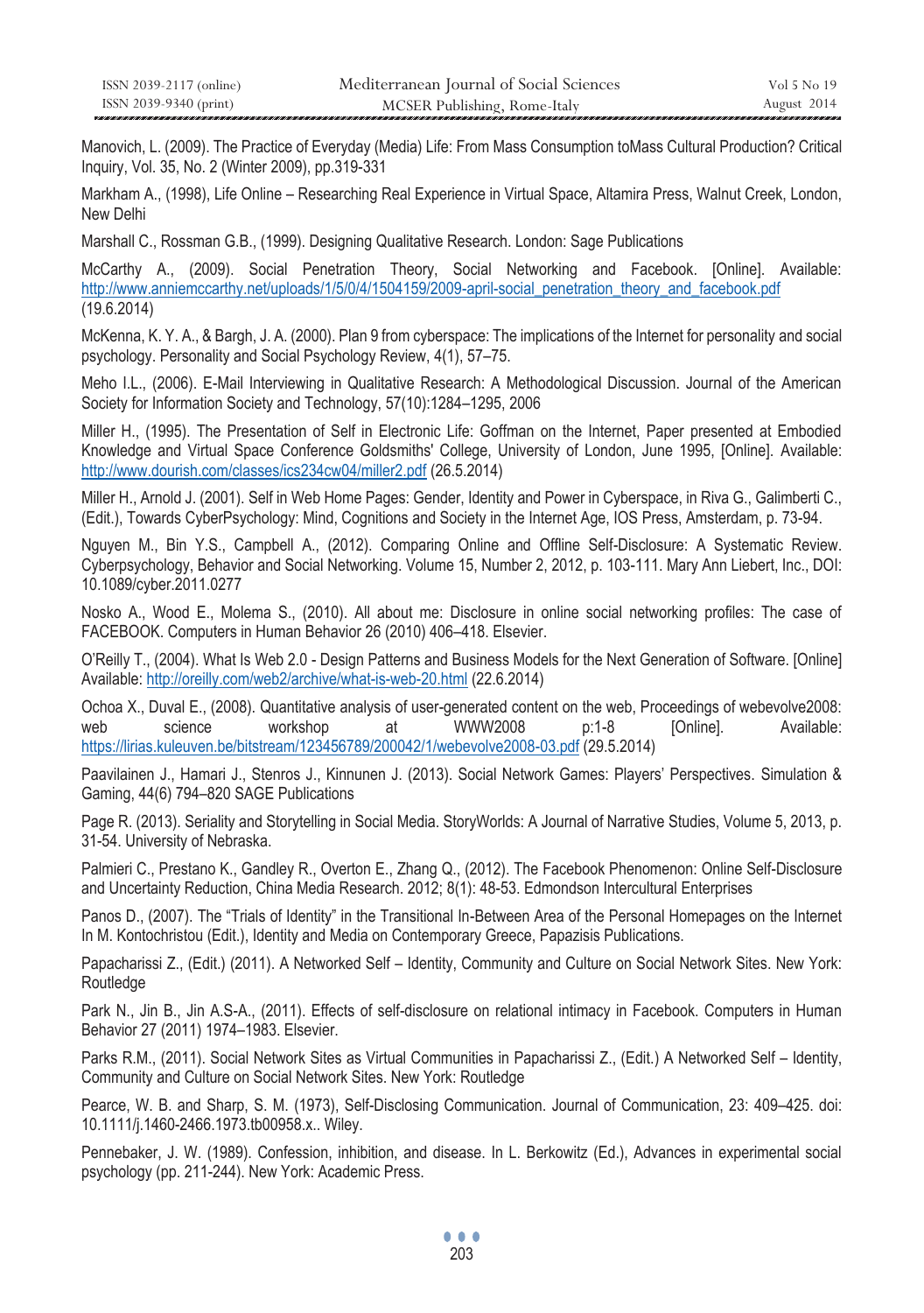| ISSN 2039-2117 (online) | Mediterranean Journal of Social Sciences | Vol 5 No 19 |
|-------------------------|------------------------------------------|-------------|
| ISSN 2039-9340 (print)  | MCSER Publishing, Rome-Italy             | August 2014 |

Pinch T., (2010). The Invisible Technologies of Goffman's Sociology From the Merry-Go-Round to the Internet. Technology and Culture, V. 51:2, p. 409-424. The Johns Hopkins University Press

Postmes, T., Spears, R., & Lea, M. (1998). Breaching or building social boundaries? SIDE-effects of computer-mediated communication. Communication Research, 25, 689–715.

Preece J., (2000). Online Communities - Supporting Sociability, Designing Usability, John Wiley and Sons Ltd

Prensky M., (2001). Digital Natives, Digital Immigrants. On the Horizon 9 (5): 1–6.

Reid M.E., (1996), Text-based Virtual Realities: Identity and the Cyborg Body, in Ludlow P., (Edit.), High Noon In the Electronic Frontier – Conceptual Issues in Cyberspace, The MIT Press, Cambridge Massachusetts, London, England.

Rheingold H. (1994), The Virtual Community – Finding Connection in a Computerized World, Minerva Paperback 1995, Great Britain.

Rheingold H. (2012). Net Smart – How to thrive online. MIT Press.

Robins K., (1996), Cyberspace and the World We Live In, in Featherstone M., Burrows R., (Edit.), (1996) Cyberspace / Cyberbodies / Cyberpunk, Sage Publications, London-Thousand Oaks-New Delhi

Ross D.A.R., (2007).Backstage with the Knowledge Boys and Girls: Goffman and Distributed Agency in an Organic Online Community, Organization Studies 2007 28(03): 307-325, Sage Publications

Rubin, Z. (1975). Disclosing oneself to a stranger: Reciprocity and its limits. Journal of Εxperimental Social Psychology, 11(3), 233–260.

Rubin Z., Hill T.C., Letitia Anne Peplau A.L., Dunkel-Schetter C., (1980). Self-Disclosure in Dating Couples: Sex Roles and the Ethic of Openness, Journal of Marriage and Family Vol. 42, No. 2, p. 305-317, National Council on Family Relations

Schouten A.P., (2007). Adolescents' online self-disclosure and self-presentation. [Online]. Available: http://www.alexanderschouten.nl/thesis\_aschouten.pdf (17.6.2014)

Seabrook J., (1997), Deeper: A Two-Year Odyssey in Cyberspace, Faber & Faber Ltd., New York.

Shen J., Brdiczka O., Ruan Y. (2013). A comparison study of user behavior on Facebook and Gmail, Computers in Human Behavior 29 (2013) 2650–2655, Elsevier Ltd.

Sherman R.C., (2001). The Mind's Eye in Cyberspace: Online Perceptions of Self and Others, in Riva G., Galimberti C., (Edit.), Towards CyberPsychology: Mind, Cognitions and Society in the Internet Age, IOS Press, Amsterdam, p. 53-72

Silver D., (2000), Looking Backwards, Looking Forwards: Cyberculture Studies 1990-2000», in Gauntlett D.A., (Edit.) Web. Studies – Rewiring media studies for the digital age, Arnold, London.

Slouka M., (1995), War of the Worlds – The Assault to Reality, Abacus, London.

Smith A.M., Kollock P., (1999). Communities in Cyberspace. London: Routledge

Stone A.R., (1996), The War of Desire and Technology at the End of the Mechanical Age, MIT Press, Cambridge Massachusetts.

Sutcliffe, A., Dunbar, R., Binder, J., Arrow, H., (2012). Relationships and the social brain: Integrating psychological and evolutionary perspectives. British Journal of Psychology, 103: 149–168. doi: 10.1111/j.2044-8295.2011.02061.x

Tan W-K., Teo H-H., (2011). Impact of Blog Design Features on Blogging Satisfaction: An Impression Management Persective, in Ozok A.A, Zaphiris P., (Edit.) Online Communities, HCH 2011, LNCS 6778: 130-139, Springer-Verlag, Berlin Heidelberg

Tapscott D., (2009). Grown Up Digital: how the net generation is changing your world. Original edition copyright by Don Tapscott.

Time Magazine, Mark Zuckerberg, by Lev Grossmman. Wednesday, Dec. 15, 2010 [Online]. Available: http://content.time.com/time/specials/packages/article/0,28804,2036683\_2037183\_2037185,00.html (23.6.2014)

Turkle S., (1995), Life on the Screen – Identity in the Age of Internet, Simon & Schuster, New York.